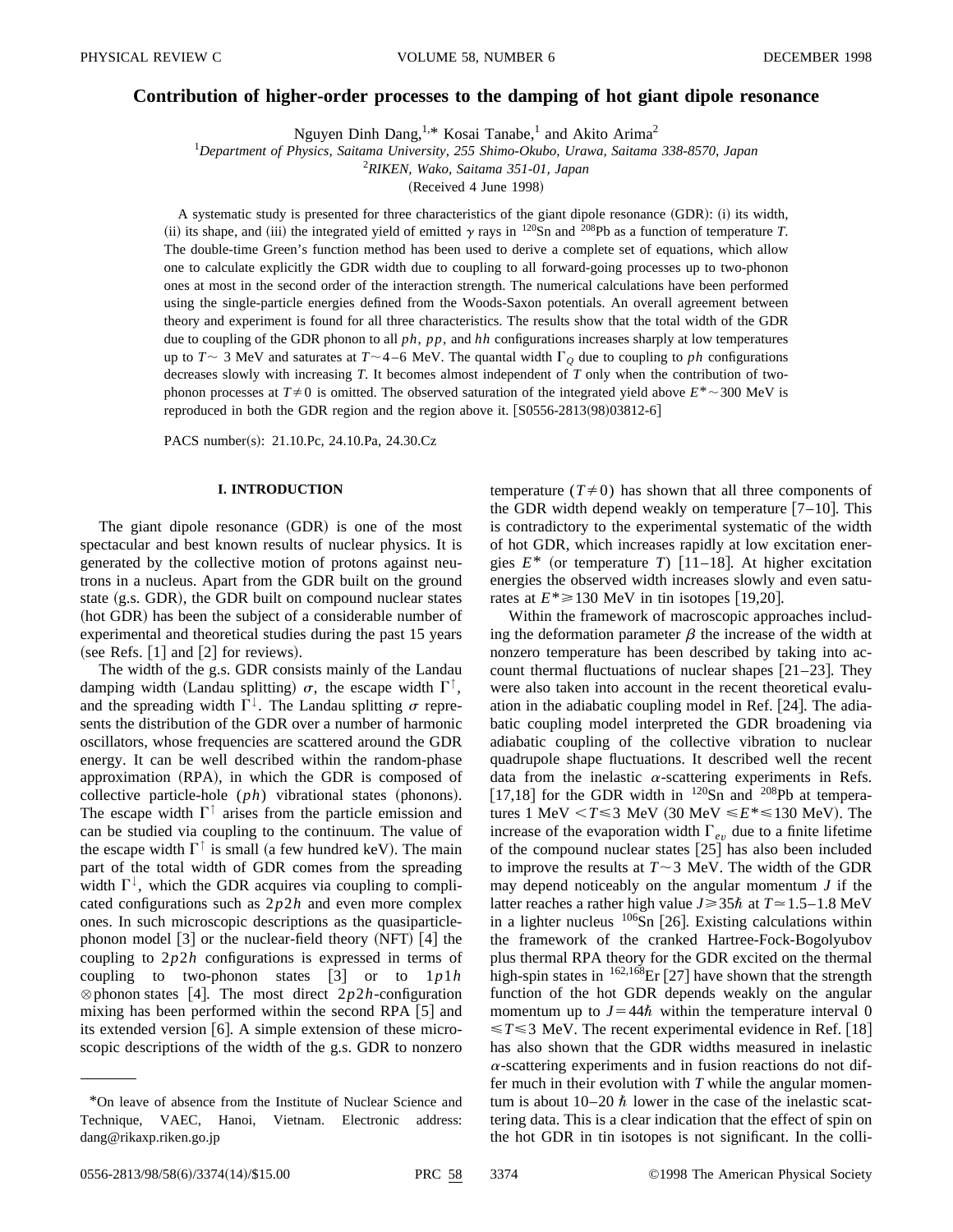sional damping model  $[28-30]$  the interplay between onebody Landau damping and two-body collisional damping of nucleons within the linearized Landau-Vlasov theory has been elaborated to study the damping of the hot GDR. This approach described satisfactorily the width increase in <sup>208</sup>Pb but underestimated the width in  $120$ Sn by  $\sim$  20–30 % within the same temperature region  $[18]$ .

In the region  $T > 3$  MeV where the observed width saturates existing models gave different trends for the GDR width. The model proposed by the Milan group in Ref.  $[31]$ interpreted the width saturation as a consequence of the limitation of the maximum spin that a compound nucleus could reach. The collisional damping gave a continuously increasing width, which became larger than 20 MeV at  $T > 3-4$ MeV. With such a large width the existence of the GDR itself becomes questionable. This result is in favor of the disappearance of the GDR at high *T*. As a matter of fact, in order to fit their data on the saturation of the  $\gamma$ -ray yield in the GDR region in tin isotopes the authors of Ref.  $\left[32\right]$  also introduced a width in the multistep CASCADE calculations, which increased sharply with increasing *T*. From this parametrization it was concluded in Ref.  $[32]$  that the GDR gradually disappeared at high temperature. However, recent measurements by the MEDEA collaboration  $\lfloor 15 \rfloor$  have shown that such a large width overestimated strongly the intergated yield of the  $\gamma$  rays in the region above the GDR (20 MeV  $\leq E_y \leq 35$  MeV) within the same multistep CASCADE calculations. The GDR cross sections estimated using the width parametrizations by the collisional damping model and by Ref. [32] were also strongly enhanced in comparison to the data  $[16]$ . Meanwhile, it has also been shown in Ref. [15] that the  $\gamma$  spectra in tin isotopes can be well described using a saturated value of 12 MeV for the GDR width and a cutoff of  $\gamma$  emission from the GDR above  $E^*$  $\sim$  250 MeV.

The energy and the full width at the half maximum (FHWM) are only two parameters that reflect the evolution of the hot GDR. The authors of the quite recent Ref.  $[33]$ have pointed out that not only the comparison of the calculated FWHM and the experimental GDR width, but also the complete shape of the GDR strength function should be considered to achieve a meaningful comparison between theory and experiment. The detailed analysis in Ref. [33], which included the entire shape of the strength function, has shown that neither the adiabatic coupling model  $[24]$  nor the collisional damping model  $[28–30]$  could reproduce the observed GDR shape.

Recently, we have proposed an approach to the width of the hot GDR, which has shown that the coupling of the collective dipole vibration (GDR phonon) to the incoherent particle-particle (*pp*) and hole-hole (*hh*) configurations appearing at nonzero temperature (the thermal damping) is decisively important for an adequate description of the width increase and its saturation  $[34–38]$ . It has been also pointed out that coupling to *pp* and *hh* configurations is *de facto* taking shape fluctuations into account  $[34–36]$ . At the same time it has been concluded that the quantal damping due to coupling to only *ph* configurations decreases slowly as the temperature increases. The application of this approach in a systematic study of the quantal and thermal dampings of the hot GDR in  $90Zr$ ,  $120Sn$ , and  $208Pb$  has shown reasonable agreement with the experimental data  $[34,35]$ .

The coupling of the GDR phonon to the single-particle field in Refs.  $[34,35]$  has been carried out up to the  $2p1h$ level in the mass operator for the single-particle damping. A natural question arises on the contribution of higher-order processes such as  $1p1h \otimes$  phonon,  $1p1p \otimes$  phonon,  $1h1h$  $\otimes$  phonon, or/and two-phonon ones to the GDR width as a function of temperature. These effects are known to lead explicitly to the major part of the spreading width  $\Gamma^{\downarrow}$  of the g.s. GDR. The purpose of the present paper is to answer this question. In order to achieve this goal a complete set of approximate equations will be derived including all the forward-going processes up to two-phonon ones at nonzero temperature. The model is tested in numerical calculations of the hot GDR width, its shape, and the integrated yield of the  $\gamma$  rays in <sup>120</sup>Sn and <sup>208</sup>Pb. The results will be compared with the experimental systematics from Refs.  $[11,13-20,32,33]$ . The results will demonstrate that this more refined scheme can serve as a further justification for the conclusions obtained within the simpler scheme in Refs.  $[34,35]$ . On the other hand, the present higher-order approximate scheme allows us to shed light on the contribution of different graphs in the hot GDR width as a function of temperature and establish a connection to existing microscopic theories for the damping of the hot GDR such as the extension of NFT to nonzero temperature  $[9,39]$ . As the present paper is a further development of the approach in Refs.  $[34,35]$ , the latter will be frequently referred to for comparison.

The present paper is organized as follows. The complete set of approximate equations of the approach is derived in Sec. II. Section III is devoted to the analysis and discussion of numerical results. The paper is summarized in Sec. IV, where conclusions are provided.

#### **II. FORMALISM**

We consider the same model Hamiltonian as in  $[35]$  for the description of the coupling of collective oscillations (phonons) to the field of  $ph$ ,  $pp$ , and  $hh$  pairs. This Hamiltonian is composed of three terms

$$
H = H_a + H_b + H_c. \tag{2.1}
$$

The first term  $H_a$  is the field of independent single particles

$$
H_a = \sum_s E_s a_s^{\dagger} a_s, \qquad (2.2)
$$

where  $a_s^{\dagger}$  and  $a_s$  are creation and destruction operators of a particle or hole state with energy  $E_s = \epsilon_s - \epsilon_F$ , with  $\epsilon_s$  being the single-particle energy and  $\epsilon_F$  the Fermi energy. From now on we will call the energy  $E_s$  the single-particle energy whenever there is no confusion with  $\epsilon_s$ . The second term  $H_b$ in Eq.  $(2.1)$  stands for the phonon field as the field of harmonic oscillators

$$
H_b = \sum_q \omega_q Q_q^{\dagger} Q_q, \qquad (2.3)
$$

where  $Q_q^{\dagger}$  and  $Q_q$  are the creation and destruction operators of a phonon with energy  $\omega_q$ . The last term  $H_c$  in Eq. (2.1) describes the coupling between the first two terms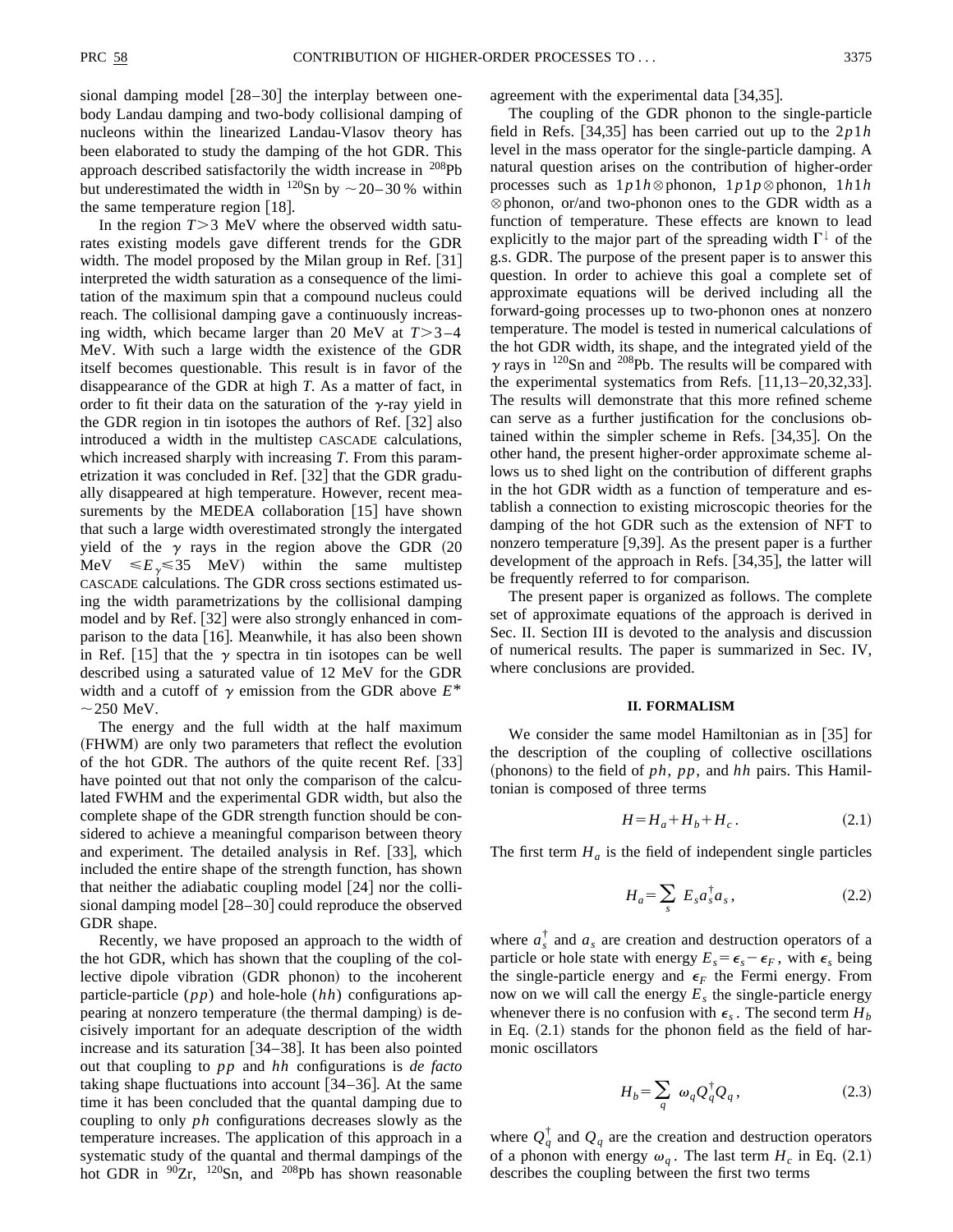

The indices *s* and *s'* denote the particle  $(p, E_p > 0)$  or hole  $(h, E_h < 0)$ , while the index *q* is reserved for the phonon state  $q = {\lambda, i}$  with multipolarity  $\lambda$  (the projection  $\mu$  of  $\lambda$  in the phonon index is omitted for simplicity). The sums in Eqs.  $(2.3)$  and  $(2.4)$  are carried over  $\lambda \ge 1$  in general.

We make use of the method of the temperature-dependent double-time Green's functions  $[40-42]$  to derive a closed set of coupled equations, which describes the damping of the GDR. In [35] the damping of the phonon excitation, which generates the GDR, has been studied using the following double-time Green's functions: (i) *the propagation of a free phonon*

$$
G_{q';q}(t-t') = \langle \langle Q_{q'}(t); Q_q^{\dagger}(t') \rangle \rangle \tag{2.5}
$$

and (ii) *the transition between a nucleon pair and a phonon* 

$$
\mathcal{G}_{ss';q}(t-t') = \langle \langle a_s^{\dagger}(t) a_{s'}(t); Q_q^{\dagger}(t') \rangle \rangle. \tag{2.6}
$$

The effect of single-particle damping on the GDR width has been found in  $\lceil 35 \rceil$  to be rather small up to high excitation energies. Therefore, we will not consider it here again. In order to study the contribution of the higher-order graphs, let us introduce in addition to Eqs.  $(2.5)$  and  $(2.6)$  also the double-time Green's functions, which describe the following processes

(iii) *the transition between a*  $1p1h \otimes$  phonon ( $1p1p$  $\otimes$  *phonon* or 1*h*1*h* $\otimes$  phonon) configuration and a phonon

$$
\Gamma_{ss'q';q}^{-,+}(t-t') = \langle \langle a_s^{\dagger}(t)a_{s'}(t)Q_{q'}(t);Q_q^{\dagger}(t') \rangle \rangle \quad (2.7)
$$

and (iv) *the transition between two- and one-phonon configurations*:

$$
G_{q_1q_2}^{-,-,+}(t-t') = \langle \langle Q_{q_1}(t)Q_{q_2}(t); Q_q^{\dagger}(t') \rangle \rangle. \tag{2.8}
$$

In Eqs.  $(2.5)$ – $(2.8)$  the standard notation for the double-time retarded Green's function is used  $[41]$ . In principle, the backward-going processes, described by the Green's functions  $G_{q',q}^{+,+}(t-t') = \langle \langle Q_{q'}^{\dagger}(t), Q_{q}^{\dagger}(t') \rangle \rangle, \quad \Gamma_{ss'q'}^{+,+}(t-t')$  $=\langle \langle a_s^{\dagger}(t)a_{s'}(t)Q_q^{\dagger}(t);Q_q^{\dagger}(t')\rangle \rangle, \text{ and } G_{q_1q_2}^{++,+}(t-t')$  $= \langle \langle Q_{q_1}^{\dagger}(t) Q_{q_2}^{\dagger}(t); Q_{q}^{\dagger}(t') \rangle \rangle$ , also take place. However, if the poles of the forward-going processes in Eqs.  $(2.5)$ – $(2.8)$  are located in the region of the GDR, the poles of these backward-going processes will be located at negative energies far away from the GDR region. Hence, just like the *Y* amplitudes in the RPA, they are not expected to affect noticeably the damping properties of the GDR. Therefore, we will neglect all backward-going processes hereafter to maintain the simplicity.

Applying now the standard method of the equation of motion for the double-time Green's function  $[41]$ , we obtain a set of coupled equations for a hierarchy of double-time Green's functions. Employing the decoupling approximation discussed previously in  $[35]$ , we can close the set to the functions in Eqs.  $(2.5)$ – $(2.8)$ . Making then the Fourier transformation to the energy plane *E*, we obtain a set of four equations for the Fourier transforms of the Green's functions in Eqs.  $(2.5)$ – $(2.8)$ , from which three following equations are exact (up to neglecting backward-going processes):

$$
(E - \omega_q)G_{q;q}(E) - \sum_{s_1, s_1'} F_{s_1s_1}^{(q)} \mathcal{G}_{s_1s_1';q}(E) = \frac{1}{2\pi}, \quad (2.9)
$$
  

$$
(E - E_{s'} + E_s) \mathcal{G}_{ss';q}(E) - \sum_{s_1, q'} [F_{s's_1}^{(q')} \Gamma_{ss_1q';q}^{-,+}(E) - F_{s_1s}^{(q')} \Gamma_{s_1s'q';q}^{-,+}(E)] = 0, \quad (2.10)
$$

$$
(E - \omega_{q_1} - \omega_{q_2}) G_{q_1 q_2; q}^{--, +} (E) - \sum_{s, s'} [F_{ss'}^{(q_1)} \Gamma_{ss' q_2; q}^{-, +} (E) + F_{ss'}^{(q_2)} \Gamma_{ss' q_1; q}^{-, +} (E)] = 0.
$$
\n(2.11)

The fourth equation is approximated due to the decoupling scheme mentioned above and has the form

$$
(E - E_{s'} + E_s - \omega_{q'}) \Gamma_{ss'q';q}^{-, +} (E)
$$
  

$$
- (1 - n_{s'} + \nu_{q'}) \sum_{s_1} F_{s's_1}^{(q')} \mathcal{G}_{ss_1;q}(E)
$$
  

$$
+ (n_s + \nu_{q'}) \sum_{s_1} F_{s_1s}^{(q')} \mathcal{G}_{s_1s';q}(E)
$$
  

$$
- (n_s - n_{s'}) \sum_{q_1} F_{s's}^{(q_1)} G_{q_1q';q}^{-, +} (E) = 0, (2.12)
$$

In Eq.  $(2.12)$  the single-particle occupation number  $n<sub>s</sub>$  and phonon occupation number  $v_q$  occur after applying the decoupling scheme. The explicit equations for these occupation numbers are given in  $[35]$ , which show that they are Fermi-Dirac and Bose-Einstein distributions, which are smeared out by a half-width of the single-particle and phonon dampings, respectively. Eliminating  $G_{ss';q}(E)$  from Eqs. (2.9) and  $(2.10)$ , we obtain one exact equation, which relates  $G_{q;q}(E)$ to  $\Gamma^{-, +}_{ss', q}(E)$ , in the form

$$
(E - \omega_q) G_{q;q}(E)
$$
  
\n
$$
- \sum_{s,s',s_1,q'} \frac{F_{ss'}^{(q)} [F_{s's_1}^{(q')} \Gamma_{s's_1q';q}^{-,+} (E) - F_{s_1s}^{(q')} \Gamma_{s_1s'q';q}^{-,+} (E)]}{E - E_{s'} + E_s}
$$
  
\n
$$
= \frac{1}{2\pi}.
$$
\n(2.13)

Since the evolution of the collective phonon is defined by the propagator  $G_{q;q'}(E)$ , we have to derive an equation, that contains only one-phonon propagator  $G_{q;q'}(E)$  as the unknown. This means that we must find the way to estimate the Green's function  $\Gamma^{-,+}(E)$  in Eq. (2.13) in terms of  $G_{q',q}(E)$ . This goal can be achieved making use of the two Eqs. (2.11) and (2.12). Eliminating  $G_{q_1q_2;q}^{--,+}(E)$  by expressing it in terms of  $\Gamma^{-,+}(E)$  using Eq. (2.11) and inserting the result into Eq.  $(2.12)$ , we arrive at the following approximate equation, which relates the functions  $\Gamma^{-, +}(E)$  to  $\mathcal{G}_{ss',q}(E)$ :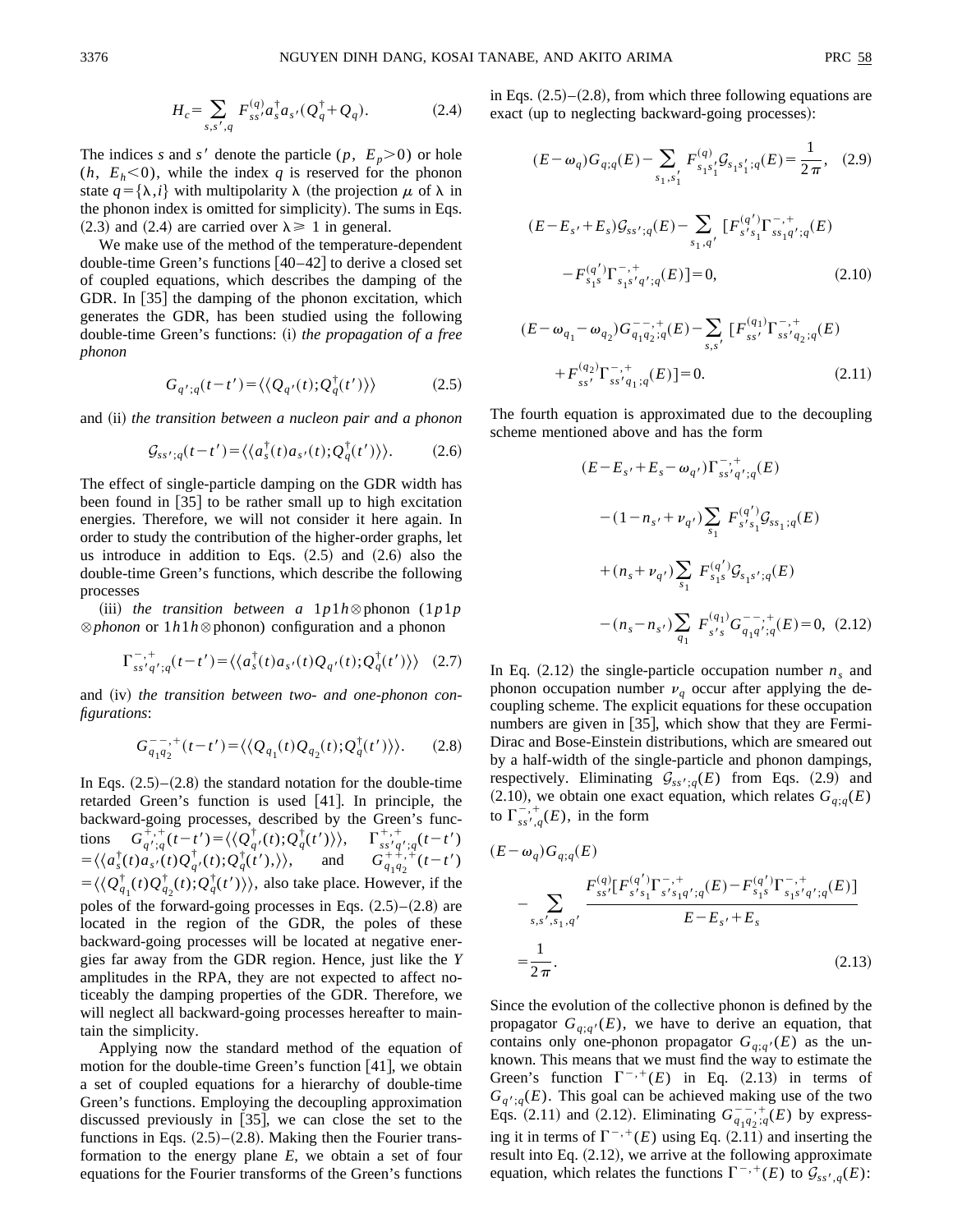$$
(E - E_{s'} + E_s - \omega_{q'}) \Gamma_{ss'q';q}^{-,+}(E)
$$
  
\n
$$
= (1 - n_{s'} + \nu_{q'}) \sum_{s_1} F_{s's_1}^{(q')} \mathcal{G}_{ss_1; q}(E) - (n_s + \nu_{q'})
$$
  
\n
$$
\times \sum_{s_1} F_{s_1s}^{(q')} \mathcal{G}_{s_1s';q}(E) + (n_s - n_{s'})
$$
  
\n
$$
\times \sum_{s_1, s'_1, q_1} \frac{F_{s's_1}^{(q_1)} [F_{s_1s'_1}^{(q_1)} \Gamma_{s_1s'_1q';q}^{-,+}(E) + F_{s_1s'_1}^{(q')} \Gamma_{s_1s'_1q;q}^{-,+}(E)]}{E - \omega_{q_1} - \omega_{q'}}.
$$
\n(2.14)

Making again the decoupling for all the Green's functions under the sums on the right-hand side  $(rhs)$  of Eq.  $(2.14)$ , which truncates the chain at  $O((F_{ss}^{(q')})^2)$  of the interaction strength  $F_{ss}^{(q')}$ , we can express  $\Gamma_{ss}^{-,+}q_{s}^{+}(E)$  in terms of  $G_{q',q}(E)$  as

$$
(E - E_{s'} + E_s - \omega_{q'}) \Gamma_{ss'q';q}^{-, +} (E) = \sum_{q_1} \mathcal{M}_{ss'}^{q_1 q'}(E) G_{q_1;q}(E).
$$
\n(2.15)

Inserting  $\Gamma_{ss'q';q}^{-, +}(E)$  from the approximate equation (2.15) into the exact equation  $(2.13)$ , we end up with the final equation for the propagation of a single phonon  $(q_1=q)$  in the form

$$
G_{q,q}(E) = \frac{1}{2\pi} \frac{1}{E - \omega_q - P_q(E)}.
$$
 (2.16)

The explicit expressions of the polarization operator  $P_q(E)$ and the shorthand vertex function  $\mathcal{M}_{ss'}^{q_1q'}(E)$  in Eqs. (2.15) and  $(2.16)$  are

$$
P_q(E) = \sum_{s,s',s_1,q'} \frac{F_{ss'}^{(q)}}{E - E_{s'} + E_s} \left[ \frac{F_{s's_1}^{(q')} \mathcal{M}_{ss_1}^{qq'}(E)}{E - E_{s_1} + E_s - \omega_q}, \right. \\
\left. - \frac{F_{s_1s}^{(q')} \mathcal{M}_{s_1s'}^{qq'}(E)}{E - E_{s'} + E_{s_1} - \omega_q} \right],
$$
\n(2.17)

$$
\mathcal{M}_{ss'}^{qq'}(E) = \sum_{s_2} \left\{ \frac{(1 - n_{s'} + \nu_{q'}) (n_s - n_{s_2})}{E - E_{s_2} + E_s} F_{s's_2}^{(q')} F_{s's_2}^{(q)} F_{s's_2}^{(q)} - \frac{(n_s + \nu_{q'}) (n_{s_2} - n_{s'})}{E - E_{s'} + E_{s_2}} F_{s_2}^{(q')} F_{s's_2}^{(q)} + n_{s_2} (n_s - n_{s'}) \right\}
$$

$$
\times \left[ \frac{F_{s's_2}^{(q')} F_{s_2 s_2}^{(q')}}{E - \omega_q - \omega_{q'}} + \delta_{qq'} \sum_{q_1} \frac{F_{s's_2}^{(q_1)} F_{s_2 s_2}^{(q_1)}}{E - \omega_{q_1} - \omega_{q'}} \right] \right\}.
$$
(2.18)

The merit of this approximation scheme is twofold. It allows one to take explicitly into account all the forward-going processes with  $1p1h \otimes$  phonon,  $1p1p \otimes$  phonon, and  $1h1h$ 

 $\otimes$  phonon as well as two-phonon configurations rather than including them effectively in the parameters of the model in [35]. At the same time it is simple enough for a straightforward evaluation of the damping of the hot GDR to become feasible. Indeed, as has been discussed in  $\left[35\right]$ , the damping width  $\Gamma_{GDR}$  of the hot GDR located at energy  $\omega = \omega_{GDR}$  is defined via the imaginary part of the analytical continuation of the polarization operator  $P_q(E)$  into complex energy plane  $E = \omega \pm i\varepsilon$  as

$$
\Gamma_{GDR} = 2 \gamma_q(\omega)|_{\omega = \omega_{GDR}} = 2 |\text{Im} P_q(\omega \pm i\varepsilon)|_{\omega = \omega_{GDR}}.
$$
\n(2.19)

The energy  $\omega_{GDR}$  of the hot GDR is defined as the solution  $\overline{\omega}$  of the following equation for the pole of the Green's function in Eq.  $(2.16)$ :

$$
\omega - \omega_q - P_q(\omega) = 0,\tag{2.20}
$$

where  $P_q(\omega)$  ( $\omega$  is real) is the real part of  $P_q(E)$ .

It has been shown in [35] that the coupling to  $pp$  and  $hh$ configurations appearing at  $T\neq 0$  leads to the increase of the width at low *T* and its saturation at high *T*. The reason is in the factor  $n_p - n_p$  (and  $n_h - n_h$ ), which appeared in the polarization operator  $P_q(E)$  as a result of averaging over the grand canonical ensemble [see Eqs.  $(2.17)$  and  $(2.18)$  above and also Eqs.  $(3)$  and  $(5)$  of Ref.  $[34]$ . This factor increases first with increasing *T*, but decreases as  $O(T^{-1})$  at large *T*. Therefore, it must reach some plateau within a certain region of temperature. This plateau corresponds to the region of the width saturation. It has also been shown that this mechanism of coupling to *pp* and *hh* configurations is a microscopic way to take into account shape fluctuations. This essential difference from the summation of over only  $n_h - n_p$  is due to the fact that a *pp* or an *hh* pair can be expanded into a sum of tensor products of two *ph* pairs. If the total multipolarity and parity of the tensor product is  $1^{-}$  as of the GDR, the two *ph* pairs can take the multipolarities and parities as  $(2^+,1^-)$ ,  $(3^-,2^+)$ , etc. This means that not only the quadrupole vibrations, but also higher multipolarities are effectively taken into account in the coupling to *pp* and *hh* configurations. Since this matter has been discussed previously, we will not repeat here again, referring to  $[35]$  for more details. This mechanism remains unchanged in the present more refined approximation, which replaces an effective account for doorways via selecting the parameters at  $T=0$ with an explicit specification of doorways as all forwardgoing configurations up to two-phonon ones.

The graphs, included in the present approximation scheme, are depicted in Figs.  $1(a)-1(e)$ . The graphs in Fig.  $1(a)$ – $1(d)$  are summed up in Eq.  $(2.17)$ , where only the first two terms on the rhs of Eq.  $(2.18)$  are taken into account. The graph in Fig.  $1(e)$  is due to the last two terms on the rhs of Eq. (2.18). Therefore, the polarization operator  $P_q(E)$ contains not only  $1p1h$  and  $1p1h \otimes$  phonon graphs as in the NFT  $[4,9]$  [Figs. 1(f)–1(i)], but also  $1p1p$ ,  $1h1h$ ,  $1p1p$  $\otimes$  phonon, and  $1h1h \otimes$  phonon graphs [Fig. 1(a)–1(d)]. Moreover, it includes also the graph in Fig.  $1(e)$  due to the two-phonon process in Eq.  $(2.8)$  at the same second order in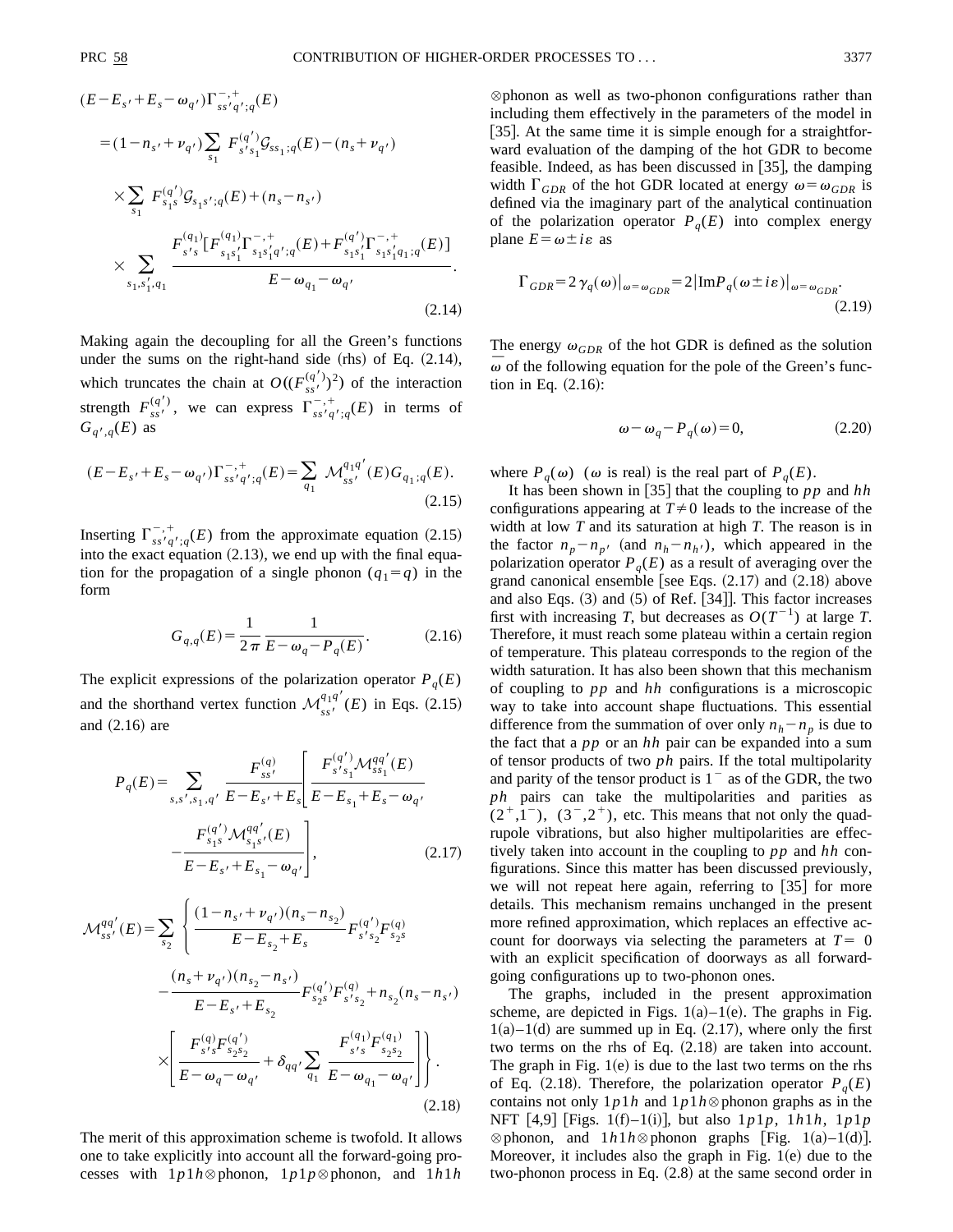

FIG. 1. (a)–(e): Graphs included in the present formalism.  $(f)$ – (i) NFT graphs. A wavy line denotes a phone line, while a solid line stands for a single-particle line (particle or hole). An open circle denotes the interaction vertex  $F_{ss}^{(q)}$ . In (f)–(i) a pair of solid lines with arrows going in and out of an interaction vertex (closed circle) describes a *ph* pair interacting with a phonon.

the interaction strength. In the limit of high temperature it is easy to see that the vertex function  $\mathcal{M}_{ss'}^{qq'}(E)$  in Eqs. (2.17) and  $(2.18)$  tends to

$$
\mathcal{M}_{ss'}^{q_1q'}(E)|_{T\to\infty} \to \frac{1}{4} \sum_{s_2} \left\{ \frac{1}{\omega_{q'}} \left[ \frac{E_{s_2} - E_s}{E - E_{s_2} + E_s} F_{s's_2}^{(q')} F_{s_2s}^{(q)} + \frac{E_{s_2} - E_{s'}}{E - E_{s'} + E_{s_2}} F_{s_2s}^{(q')} F_{s's_2}^{(q)} \right] + \frac{1}{2T} (E_{s'} - E_s) \left[ \frac{F_{s's_2}^{(q')} F_{s_2s_2}^{(q')}}{E - \omega_q - \omega_{q'}} + \delta_{qq'} \sum_{q_1} \frac{F_{s's_2s_2}^{(q_1)} F_{s_2s_2}^{(q_1)}}{E - \omega_{q_1} - \omega_{q'}} \right] \right\}, \quad (2.21)
$$

which means that it decreases as  $O(T^{-1})$  with increasing *T* because of the factor  $T^{-1}$  in front of two-phonon terms on the rhs of Eq.  $(2.21)$ . Neglecting these two-phonon processes [the graph in Fig. 1(e)] would lead to a constant width at high temperature because the first two terms on the rhs of Eq.  $(2.21)$  are independent of *T* under the assumption that the temperature dependence of the interaction, of the phonon energy, and of the difference  $E_s - E_s$  is negligible. The decrease of the quantal width of the GDR as  $O(T^{-1})$  at high *T* has been also estimated analytically in the second RPA in  $Ref. [43]$ .

The shape of the GDR is described by the strength function  $S_q^{GDR}(\omega)$ , which is is related to the spectral intensity  $J_q(\omega)$ . The latter has been derived in the standard way using the analytic continuation of the Green's function  $G_q(\omega)$  $\pm i\epsilon$ ) [40] as

$$
J_q(\omega) = \frac{1}{\pi} \frac{\gamma_q(\omega) \left[ e^{(\omega/T)} - 1 \right]^{-1}}{(\omega - \omega_q - P_q(\omega))^2 + \left[ \gamma_q(\omega) \right]^2}.
$$
 (2.22)

As has been shown in Ref. [36], the total divided strength distribution  $J_q(\omega)$ [exp( $\omega/T$ )-1] calculated from Eq. (2.22) is similar to the experimentally extracted GDR shape only at very low temperatures. The increase of thermal fluctuations leads to a gradual enhancement of the wings of this strength distribution with increasing *T*. Within the concept of manybody quantum chaos  $[44]$  this corresponds to a transition of the strength function from the regime of the ''standard model'' with weakly fluctuating matrix elements to the stochastic regime. In this case the usual estimation of the width via the energy variance based on this total strength distribution is no longer reliable  $[36]$ . In our approach the GDR width is defined as in Eq.  $(2.19)$ , which is the FWHM of the GDR peak located at  $\omega_{GDR}$ . Consequently, the strength function of the GDR suitable for a direct comparison with the experimental data must be defined as the one of the damped GDR phonon with energy  $\omega$ , which is shifted from  $\omega_a$  as the solution of Eq. (2.20). The simplest approximation for this strength function can be obtained, noticing that the spectral intensity  $J_q(\omega)$  in Eq. (2.22) has a steep maximum at this pole  $\bar{\omega}$ . Expanding the polarization operator  $P_q(\omega)$  in a power series in  $\omega$  near this pole and keeping only the lowest order of this expansion, we arrive at the approximation  $S_q^{GDR}(\omega)$  for the hot GDR strength function

$$
S_q^{GDR}(\omega) = \frac{1}{\pi} \frac{\gamma_q(\omega)}{(\omega - \bar{\omega})^2 + [\gamma_q(\omega)]^2}.
$$
 (2.23)

As the damping  $\gamma_q(\omega)$  depends on the energy variable  $\omega$ , which runs over the  $\gamma$ -ray energy  $E_{\gamma}$ , the shape of the strength function  $S_q^{GDR}(\omega)$ , strictly speaking, is not given by a single Breit-Wigner curve. This strength function  $S_q^{GDR}(\omega)$ can be directly compared with the divided spectra in the linear scale normalized by a strength constant, while the corresponding spectral intensity

$$
J_q^{GDR}(\omega) = \frac{S_q^{GDR}(\omega)}{e^{\omega/T} - 1}
$$
\n(2.24)

is proportional to the exponential shape of the  $\gamma$ -ray spectra observed in experiments. It is also worth noticing that the Fourier transform of the spectral intensity  $J_q^{GDR}(\omega)$  defines the time correlation function, which allows one to study directly the relaxation process and the coexistence of orders and chaos in the phenomenon of the hot GDR. This issue is now being studied by us and we plan to report the results in a forthcoming paper.

The present formalism considers the hot GDR, its width, and shape as a result of averaging over the grand canonical ensemble at a given temperature. Therefore, the yield of the  $\gamma$  ray can be calculated here following the standard statistical model using simplifying assumptions. They included a  $T^2$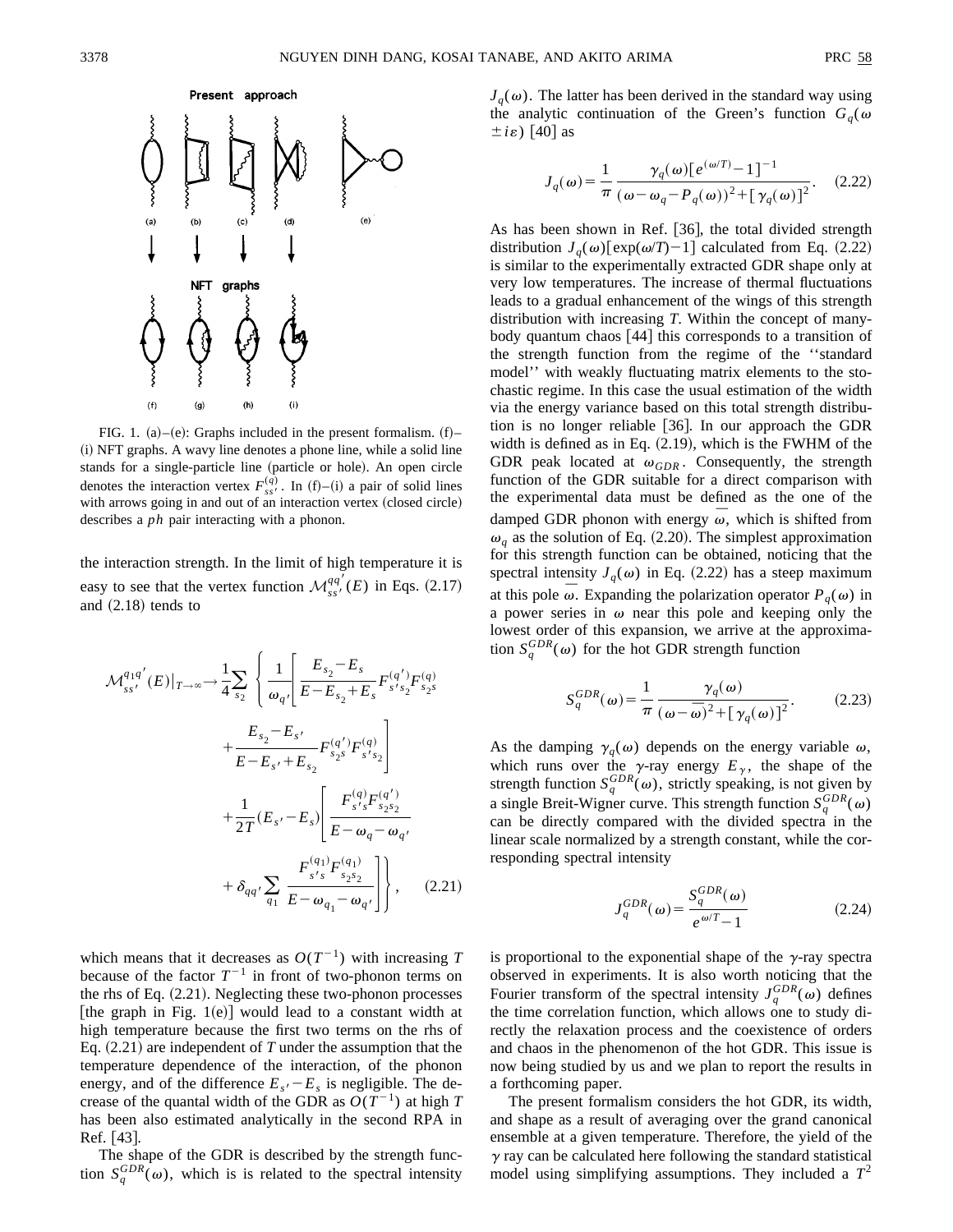dependence for the neutron-decay width and the first order of the logarithmic expansion of the level density  $|45|$ . This allows us to calculate the integrated yield  $Y_{\gamma}$  within the interval  $E_1 \le \omega \le E_2$  as

$$
Y_{\gamma} \propto \frac{1}{T^2} \int_{E_1}^{E_2} \omega^3 J_q^{GDR}(\omega) e^{(B_n/T)} d\omega, \tag{2.25}
$$

where  $B_n$  represents the neutron binding energy and  $J_q^{GDR}(\omega)$  is the spectral intensity defined in Eq. (2.24). This quantity should be compared with the empirically extracted yield, where a Lorentzian strength function  $f_{GDR}(\omega)$  multiplied by  $exp(-\omega/T)$  was used instead of  $J_q^{GDR}(\omega)$  [1]. We have checked that in the region of the GDR peak a Lorentzian distribution centered at  $\omega_{GDR}$  with a FWHM  $\Gamma_{GDR}$  has almost the same shape as the Breit-Wigner one divided by  $\omega_{GDR}$  with the same width.

#### **III. NUMERICAL RESULTS**

### **A. Selection of parameters of the model**

In this section we present the results of the calculations of the GDR width  $\Gamma_{GDR}$  according to Eq. (2.19), its strength function  $S_q^{GDR}(\omega)$  defined in Eq. (2.23), and the integrated yield  $Y_{\gamma}$  of  $\gamma$  rays from Eq. (2.25) for <sup>120</sup>Sn and <sup>208</sup>Pb as a function of temperature within the interval  $0 \le T \le 6$  MeV. For this purpose we employ the same model, which has been used previously in  $[35]$ . According to this model, the g.s. GDR is generated by a single collective and structureless phonon width energy  $\omega_q$  closed to the energy  $\omega_{GDR}$  of the g.s. GDR. We employ realistic single-particle energies, calculated in the Woods-Saxon potentials at  $T=0$  for <sup>120</sup>Sn and <sup>208</sup>Pb. The parameters of these potentials have been defined in Ref. [46]. The levels near the Fermi surface for  $208Pb$  are replaced with the empirical ones. The calculations in Ref.  $[24]$  have shown that the major contribution of the shape fluctuations in the increase of the GDR width at  $T \neq 0$  comes from the quadrupole shape fluctuations. In the present numerical test we retain only dipole and quadrupole phonons in the two-phonon configuration mixing for simplicity, although this is not the restriction of our formalism in general. Consequently, from the sums on the rhs of Eqs.  $(2.17)$  and  $(2.18)$  there remain only one dipole phonon with  $q=q'$ , which corresponds to the GDR ( $\lambda=1$ ) and one quadrupole phonon with  $q_1$ , which corresponds to the energy of  $2^+_1$  state  $(\lambda = 2)$ . Let us now discuss the selection of parameters used in numerical calculations in more detail. In the simpler approximation scheme of  $[35]$  reasonable agreement between theory and data has been achieved via coupling of GDR phonon to all *ph*, *pp*, and *hh* configurations, using the phonon energy  $\omega_q$  and the matrix elements of the coupling to *ph* and *pp* or *hh*<sup>1</sup>  $F_{ph}^{(q)} = F_1$  for  $(s, s') = (p, h)$  and  $F_{pp}^{(q)} = F_{hh}^{(q)} = F_2$ for  $(s, s') = (p, p')$  or  $(h, h')$  as parameters. Even though the higher-order graphs were not included in the equations but rather averaged out by the decoupling scheme in  $|35|$ , this procedure implies that their effects are incorporated effectively in the parameters  $F_1$  and  $F_2$ . Since the nucleon-pair  $\otimes$  phonon and two-phonon graphs are included explicitly in the present paper, the values of the multipole matrix elements  $F_{ph}^{(q)} = F_1^{(\lambda)}$  and  $F_{pp}^{(q)} = F_{hh}^{(q)} = F_2^{(\lambda)}$  are not the same as

TABLE I. Parameters of the model used in the calculations. The values selected following procedure 1 (see the text) are displayed in  $(a)$ . Those obtained following procedure 2 are shown in  $(b)$ .

|                     | $\omega_a$ (MeV) | $F_1^{(1)}$ (MeV)      | $F_2^{(1)}$ (MeV)      |                        |
|---------------------|------------------|------------------------|------------------------|------------------------|
|                     |                  | (a)                    |                        |                        |
| $^{120}Sn$          | 15.40            | $4.232 \times 10^{-3}$ | $1.840\times10^{-1}$   | $1.0\times10^{-1}$     |
| $^{208}\mathrm{Ph}$ | 13.65            | $2.7 \times 10^{-3}$   | $1.0 \times 10^{-1}$   | $8.8 \times 10^{-1}$   |
|                     |                  | (b)                    |                        |                        |
| $^{120}Sn$          | 17.0             | $6.261 \times 10^{-3}$ | $1.845 \times 10^{-1}$ | $8.603 \times 10^{-2}$ |
| $^{208}Ph$          | 13.8             | $2.7 \times 10^{-3}$   | $9.95 \times 10^{-2}$  | $8.8 \times 10^{-1}$   |

in [35] and must be defined for each multipolarity  $\lambda = 1$  and 2. In order to test the stability of the conclusions the calculations in the present paper have been carried out using two following procedures of selecting parameters, which will be referred to as procedures 1 and 2, respectively. In procedure 1 the empirical values  $\omega_{GDR}$  of the GDR energy and  $\omega_{2_1^+}$  of the  $2^+_1$  state are used for  $\omega_q$  and  $\omega_{q_1}$ , respectively. The values of  $F_1^{(\lambda)}$  and  $F_2^{(\lambda)}$  ( $\lambda = 1$  and 2) are selected to restore the results of theoretical prediction for the total width  $\Gamma_{GDR}$  obtained in [35]. The width  $\Gamma_{GDR}$  is calculated at  $\omega = \omega_q$ . The principle of procedure 2 has been discussed in detail in I. In order to apply this, we first set the ratio  $r = F_i^{(2)}/F_i^{(1)}(i)$ = 1,2) and choose  $\omega_{q_1}$  in Eq. (2.18) to be close to  $\omega_{2_1^+}$ . The values of  $\omega_q$  in Eq. (2.18) and of  $F_1^{(1)}$  are then selected in such a way that the solution  $\bar{\omega}$  of the equation for the pole of the Green's function in Eq.  $(2.16)$  is equal to the GDR energy  $\bar{\omega} = \omega_{GDR}$ , while the total width  $\Gamma_{GDR}(\bar{\omega})$  from Eq.  $(2.19)$  reproduces the empirical width of the GDR at  $T=0$ . The value of  $F_2^{(1)}$  is chosen so that  $\overline{\omega}$  is stable while the temperature is varied. The best sets of selected parameters are displayed in Table I, parts  $(a)$  and  $(b)$ , for procedures 1 and 2, respectively. Their values do not depend on temperature. This ensures that all thermal effects come from the microscopic configuration mixings, but not from varying parameters. Using these parameters in <sup>120</sup>Sn gives the fluctuations in  $\overline{\omega}$  within the range of  $\Delta \overline{\omega} = \overline{\omega} - \omega_{GDR} \approx \pm 0.3$  MeV, while in <sup>208</sup>Pb,  $\Delta \bar{\omega} \approx \pm 0.1$  MeV. The values of these parameters differ noticeably from those in  $[35]$ , because the effects of higher-order graphs are now explicitly included in the equations of the formalism. The calculations have used a value equal to 0.5 MeV for the smearing parameter  $\varepsilon$  in Eq.  $(2.19)$ . The results have been checked to be stable against varying  $\varepsilon$  within the interval 0.2 MeV  $\leq \varepsilon \leq 1.0$  MeV.

### **B. GDR width**

The total widths  $\Gamma_{GDR}$  for the hot GDR in <sup>120</sup>Sn and  $208Pb$ , calculated from Eq. (2.19) as a function of temperature, are shown by the solid curves in Figs. 2 and 3, using parameters selected from procedures 1 and 2, respectively. The most recent data from the inelastic  $\alpha$ -scattering experiments  $[17]$  as well as the heavy-ion fusion data in the region of width saturation in tin isotopes  $[11,13,19,20]$  are also shown for comparison. The excitation energy *E*\* from the fusion data has been translated to temperature using the level density parameter  $\sim$ *A*/8 as has been adopted in these experi-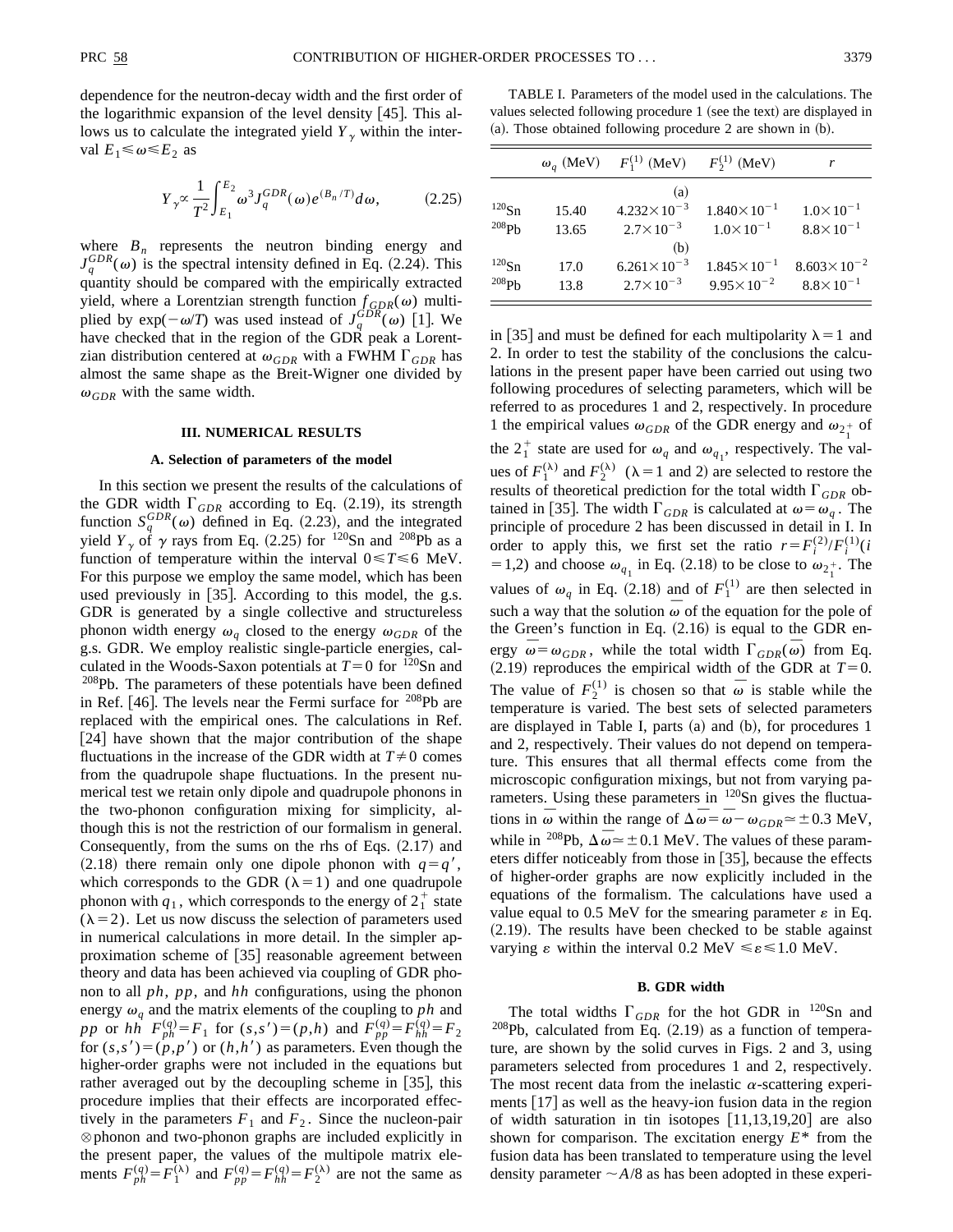



FIG. 2. Width of GDR as a function of temperature for (a)  $120\text{Sn}$ and  $(b)$  <sup>208</sup>Pb. Results have been obtained in the calculations using the parameters in Table I(a). The solid curve denotes the total width  $\Gamma_{GDR}$ . The dashed curve denotes the quantal width  $\Gamma_{Q}$ . The dashdotted curve stands for the quantal width  $\Gamma_Q$  when the contribution of the two-phonon processes at  $T\neq 0$  is omitted. Diamonds denote the data from Ref.  $[17]$ ; squares data from Ref.  $[19]$ ; triangles data from Ref.  $[20]$ , the cross data from Ref.  $[11]$ , and the asterisk data from Ref.  $[13]$ .

mental works. The nice agreement with the data in Fig. 2 is explained by the principle of procedure 1, although in Fig. 3 overall agreement between theory and experiment is also found. In both nuclei the region of width's saturation is at around  $T \sim 4-6$  MeV. In <sup>208</sup>Pb the saturated value of the width is around  $10.5-11$  MeV. In  $^{120}$ Sn the uncertainty in the saturated value of the width is somewhat larger because of larger fluctuations in the position of the GDR defined from Eq.  $(2.20)$ . Nonetheless, this value is about  $12-14$ MeV, i.e., within the error bars of the data from the heavyion fusion experiments  $[11–16]$ . A slightly smaller value of the saturated width in  $120$ Sn, which has been obtained using the parameters in Table  $I(b)$ , as compared to the one obtained in  $[35]$ , is explained by the fact that only coupling to the quadrupole vibration is considered here. Within the temperature interval  $3 \le T \le 5$  MeV this difference is at most around

FIG. 3. Results for the same quantities as in Fig. 2, but obtained using the parameters in Table  $I(b)$ . The notation is the same as in Fig. 2.

2 MeV for 120Sn and around 0.8 MeV for 208Pb. More details in confronting the theoretical prediction within this formalism and the data including the region of width saturation can be found in Refs. [34,35]. In these references it has also been discussed thoroughly on the uncertainty in the experimentally extracted temperature from the excitation energy, which makes the comparison between theory and experiment sometime difficult.

As has been demonstrated in [35], the total width  $\Gamma_{GDR}$  is composed of the quantal width  $\Gamma_Q$  due to coupling of the GDR phonon to *ph* configurations and the thermal width  $\Gamma_T$ due to coupling to *pp* and *hh* configurations at  $T \neq 0$ . The main conclusion of  $|35|$  is that the behavior of the total width at high temperatures is mostly driven by the thermal width  $\Gamma_T$  since the quantal width  $\Gamma_Q$  decreases as temperature increases. In order to see whether this conclusion still holds within the present more refined approximation, which includes higher-order processes up to two-phonon ones, we have also switched off the coupling to *pp* and *hh* configurations in the sums on the rhs of Eqs.  $(2.17)$  and  $(2.18)$ . The results obtained are shown by the dashed curves in Figs. 2 and 3. They restore perfectly the results for quantal width  $\Gamma$ <sub>O</sub>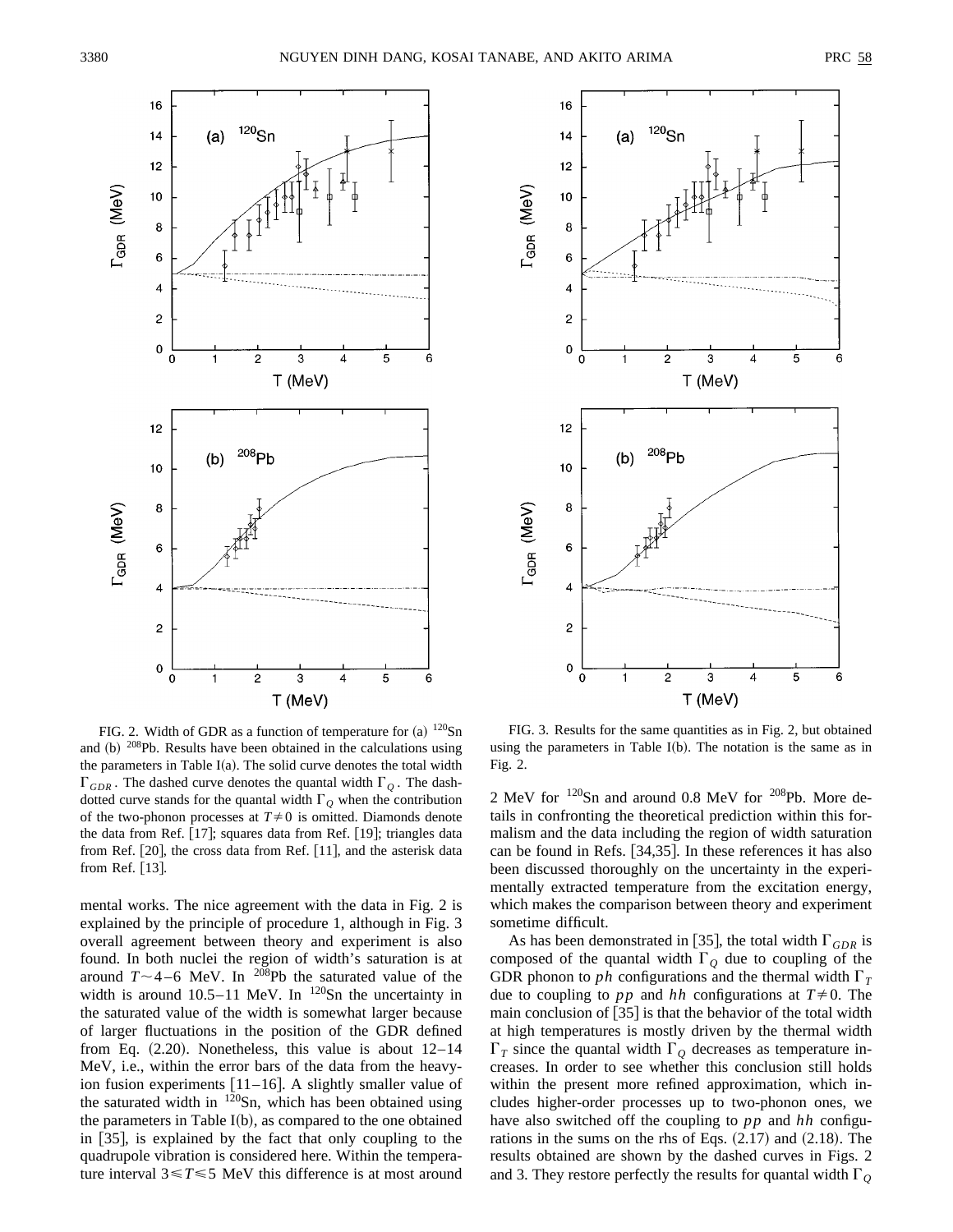

FIG. 4. GDR strength function  $S_q^{GDR}(E_\gamma)$  in <sup>120</sup>Sn at several temperatures. The solid curve denotes the results of calculations in the present work and diamonds the normalized data from Ref. [18]. In (e)–(h) the results of calculations using  $\gamma_q(\omega) + \Delta \gamma$  instead of  $\gamma_q(\omega)$  are shown with the corresponding values of  $\Delta \gamma$ .

in [35], which show a clear decrease as the temperature increases. At  $T \sim 5$  MeV the actual value of the quantal width  $\Gamma$ <sub>O</sub> amounts to about 65% of its value at  $T=0$ .

In order to make the answer to the question on the temperature dependence of the quantal width  $\Gamma$ <sub>Q</sub> more definitive it is worthwhile to clarify the relationship between the temperature dependence of the quantal width  $\Gamma$ <sub>O</sub> within the present approach and the one from the NFT at nonzero temperature  $[9,39]$ . As has been mentioned in Sec. II, in calculating the quantal width  $\Gamma$ <sub>O</sub> alone, our approach includes also two-phonon processes in parallel with the  $ph \otimes$  phonon ones, while only the latter were taken into account within the NFT. As a matter of fact, switching off the two-phonon terms at  $T\neq0$  from Eq. (2.18) in the calculation of the width  $\Gamma$ <sub>Q</sub> has resulted in a quantal width, that is practically independent of temperature as shown by the dash-dotted curves in Figs. 2 and 3, in agreement with the conclusion within the NFT at  $T\neq 0$  [9,39]. These results show that the NFT indeed includes the graphs, which are most important for an adequate description of the quantal width  $\Gamma$ <sub>O</sub> at zero temperature, namely, the  $1p1h$   $\otimes$  phonon ones. These graphs are a part of the graphs in Figs.  $1(a)-1(d)$  when the summation is carried only over intermediate  $1p1h$  and phonon lines [Figs. 1(g)–  $1(i)$ ]. However, in its extension to nonzero temperature, the NFT neglects entirely the coupling to two-phonon configurations in the vertex function *M* in Eq.  $(2.18)$  at  $T \neq 0$ , which enter in the same second order of the interaction strength  $F_{ss}^{(q)}$  and lead to the graph in Fig. 1(e). The importance of these two-phonon processes at  $T\neq 0$  is demonstrated here in favor of the conclusion in  $[35]$ , which states that the quantal width decreases, although slowly, with increasing temperature. Finally, it is important to stress that the NFT at nonzero temperature does not take into account the coupling of *pp* and *hh* configurations to phonon ones [the graphs in Figs.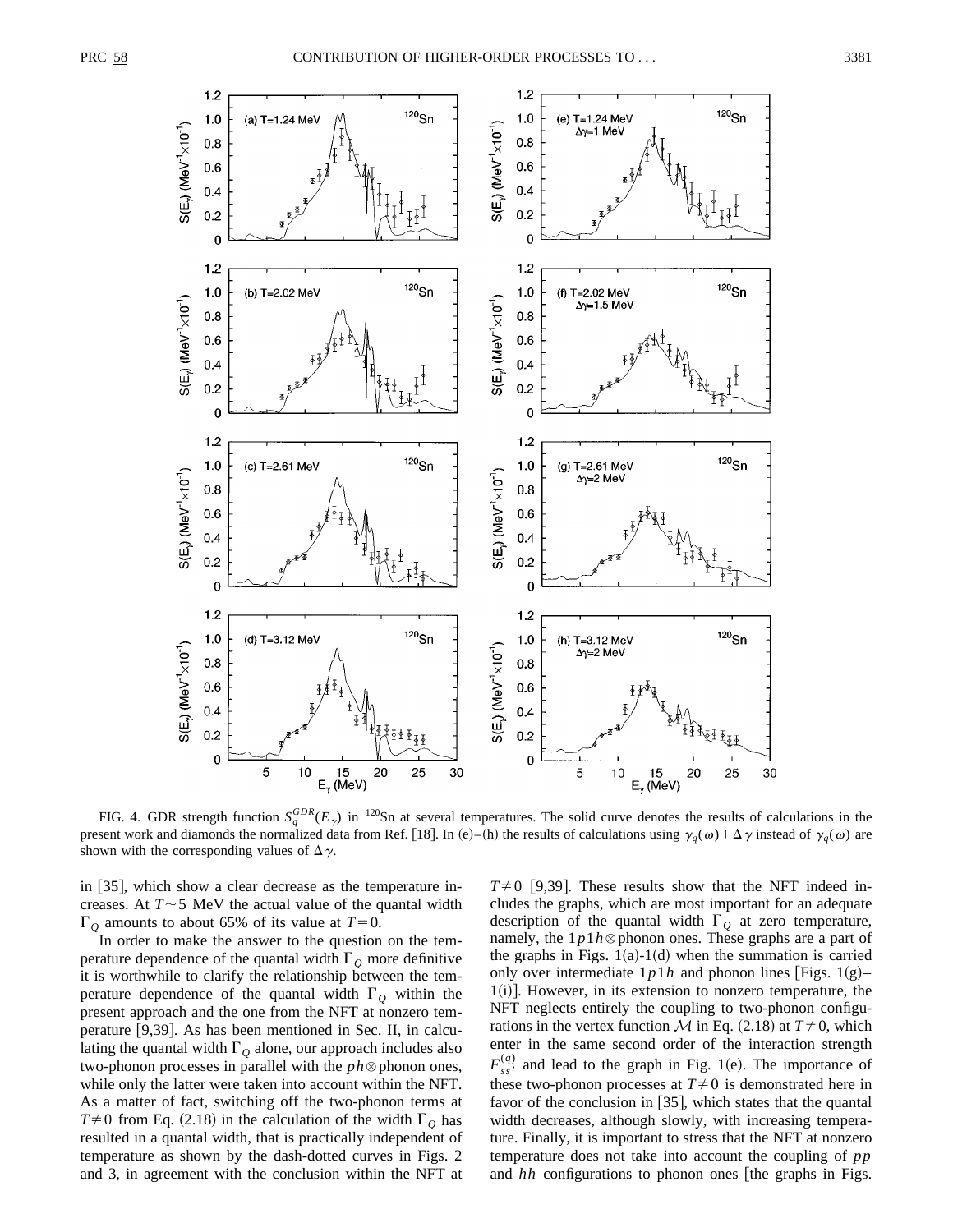

FIG. 5. GDR strength function  $S_q^{GDR}(E_\gamma)$  in <sup>208</sup>Pb at several temperatures. The notation is the same as in Fig. 4.

 $1(a)$ – $1(d)$  with the summation carried over intermediate  $1p1p$ ,  $1h1h$ , and phonon lines], which is essential for reproducing the width's increase and saturation of the hot GDR. As a matter of fact, the RPA equation at  $T \neq 0$  was solved within the NFT  $[Eq. (24)$  in Ref.  $[9]$  with the sum carried only over  $n_h - n_p$ .

An alternative inclusion of shape fluctuations to describe the width's increase in the adiabatic limit has been considered recently in Ref.  $[24]$ , which may correspond to the lowest-order expansion of the coupling to *pp* and *hh* configurations in the present paper in terms of sums of tensor products of two *ph* pairs, one of which is coupled to the total angular momentum  $2^+$  and the other one to  $1^-$ , as has been mentioned previously. The applicability of the model in Ref.  $[24]$  is restricted by the adiabatic-coupling limit. This may serve as the reason why it can describe the data reasonably well at low temperatures ( $T \leq 3$  MeV), but still gives a continuously increasing width with increasing *T* even in the region where the width's saturation has been experimentally observed and where the adiabatic limit should be replaced with the sudden-time limit  $[36]$ . The inclusion of only quadrupole shape fluctuations may also lead to a different shape of the strength distribution of the hot GDR in comparison with the experimentally extracted one, as has been discussed recently in Ref. [33]. The formalism of the present paper is free from both of these restrictions.

# **C. GDR shape**

The two sets of selected parameters in the procedures 1 and 2 discussed above did not lead to a significant difference in the evolution of the hot GDR shape as a function of *T*. Therefore, we will discuss hereinafter the results obtained using the parameters from procedure 2 [Table I(b)].

The results of calculations of the GDR strength function  $S_q^{GDR}(\omega)$  are compared with its experimental normalized values  $f_{E1}(E_{\gamma})$  [18] in the left columns [(a)–(d)] of Fig. 4 for  $^{120}$ Sn and Fig. 5 for  $^{208}$ Pb. The experimentally extracted values of  $E<sub>y</sub>$  have been shifted up by 1.5 MeV in <sup>120</sup>Sn and by 1 MeV in <sup>208</sup>Pb in order to achieve the best agreement.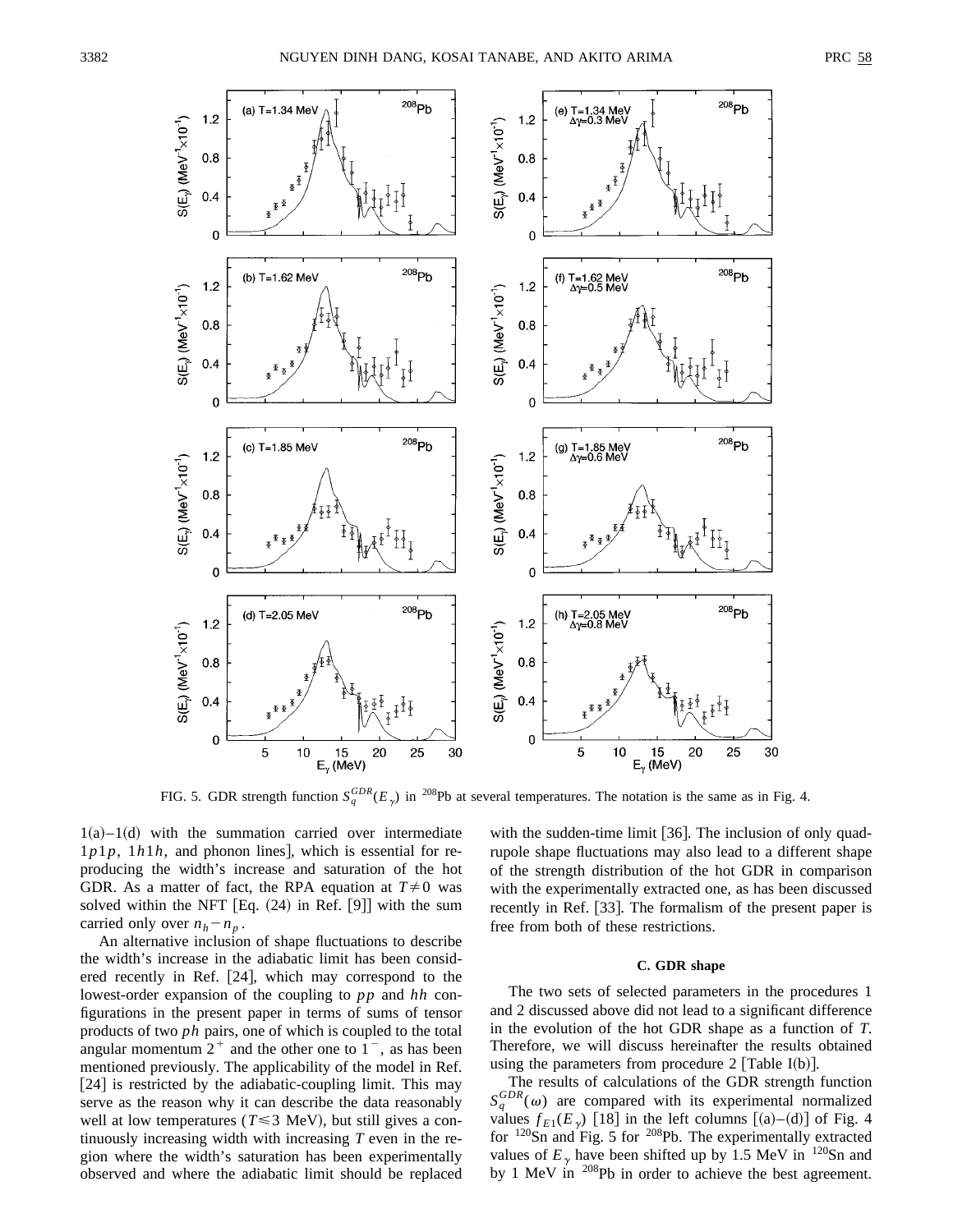This is due to the fact that our model assumes a temperatureindependent GDR energy  $\omega_{GDR}$  equal to the energy of the g.s. GDR. The solution  $\overline{\omega}$  of Eq. (2.20) has been found to be stable around 15.4 MeV for  $120$ Sn and 13.5 MeV for  $208$ Pb at all temperatures. Meanwhile the experimental resonance energy was found in Ref.  $[18]$  to be lower than the g.s. GDR energy by an amount roughly equal to this shift. In other measurements the g.s. GDR energy  $(T=0)$  has been used for the best fit of the data at  $T \neq 0$  [11,13–16,26,32]. At present, no systematic dependence of the GDR energy on the excitation energy  $E^*$  (or temperature *T*) has been confirmed and more studies are called for to resolve this issue. Therefore, we do not consider it reasonable at this stage to vary the parameters of our model with temperature to achieve the decrease of the GDR energy in Ref.  $[18]$ . Including this energy shift in the comparison, reasonable agreement between the calculations and the available data is seen for the evolution of the GDR shape in  $^{120}Sn$  (Fig. 4). For  $^{208}Pb$  the data do not strictly follow a Breit-Wigner or Lorentzian shape. At  $T=1.85$  MeV the experimental shape of the GDR has even a pronounced structure between 20 and 25 MeV, while the resonance peak seems to be too low. Such particular behavior is not seen in 120Sn or in the gradual change of the calculated shape with increasing *T*. Additional measurements at this value of *T* are desirable to clarify this behavior. Nonetheless, the overall agreement between the results of calculations and the data for  $^{208}Pb$  is also satisfactory (Fig. 5).

In order to see a possible improvement of the agreement with the data we notice that since the present test calculations restricts the coupling to *ph*, *pp*, and *hh* configurations via the doorways, which included only dipole and quadrupole phonons, the calculated shape is found to be slightly narrower with a somewhat higher peak. This restriction also caused an enhancement of some structure between 15 and 20 MeV at energies around  $\omega_q + \omega_{q_1}$ . Taking into account more collective quadrupole phonons and/or phonons of higher multipolarities can improve the agreement. However, it would certainly make the calculations more complicate. At least it would increase the number of the parameters of the model unless the structure of phonon operators is defined microscopically in terms of *ph* pairs as in the RPA. Incorporating this into the present formalism is another formidable task that we would like to leave for our future studies. In the meantime, a simple way to include effectively the contribution of the missing doorway configurations in the present calculations is adding a parameter  $\Delta \gamma$  to  $\gamma_q(\omega)$  to minimize the discrepancy between the values of  $\Gamma_{GDR}$  obtained in the present approximation scheme and those obtained in  $[35]$ . The strength functions calculated with increasing  $\gamma_q(\omega)$  by  $\Delta \gamma$  are shown in the right columns  $[(e)-]$  $(h)$  of Figs. 4 and 5. By doing so, the overall agreement between theory and experiment is clearly improved. As a prediction of our model we show in Fig. 6 the strength functions of the GDR calculated at several values of  $T > 4$  MeV in <sup>120</sup>Sn and *T*  $\geq$  2.8 MeV in <sup>208</sup>Pb using  $\Delta \gamma = 0$  [Figs. 6(a) and 6(b)] as well as  $\Delta \gamma = 2$  MeV for <sup>120</sup>Sn [Fig. 6(c)] and 0.8 MeV for  $^{208}Pb$  [Fig. 6(d)]. The saturation of the GDR shape is clearly seen at  $T \geq 4$  MeV in both nuclei.

As a visual example of how different models described the experimental data for the GDR shape in  $120$ Sn, we plot-



FIG. 6. GDR strength functions  $S_q^{GDR}(E_\gamma)$  for (a) and (c) <sup>120</sup>Sn and (b) and (d)  $^{208}Pb$  at higher temperatures. In (a) and (c) the solid, dashed, and dash-dotted curves denote the results obtained at *T*  $=4.1, 5.1,$  and 5.8 MeV, respectively. In (b) and (d) the solid, dashed, dotted, and dash-dotted curves stand for the results obtained at  $T=2.8, 4, 4.9,$  and 6 MeV, respectively. The results in (c) and (d) have been obtained using  $\gamma_q(\omega) + \Delta \gamma$  instead of  $\gamma_q(\omega)$ .

ted in Fig. 7 the results of our model  $(a)$  and  $(d)$  and those obtained within the adiabatic coupling model  $[24]$   $[(b)$  and (e)] and the collisional damping model  $\lceil 30 \rceil$  (c) and (f)]. The areas of experimental divided spectra as well as the results from the adiabatic coupling and collisional damping models have been taken from Fig. 3 of Ref.  $[33]$ . The experimental spectra at low  $(30-40)$  MeV and high  $(110-120 \text{ MeV})$  excitation energies have been rescaled so that they coincide with the data of Ref. [18] at  $T=1.24$  MeV [Fig. 4(a) and/or  $4(e)$ ] and  $T=3.12$  MeV [Fig. 4(d) and/or 4(h)], respectively. It is seen from Fig. 7 that, as compared to the adiabatic coupling and collisional damping models, our approach of-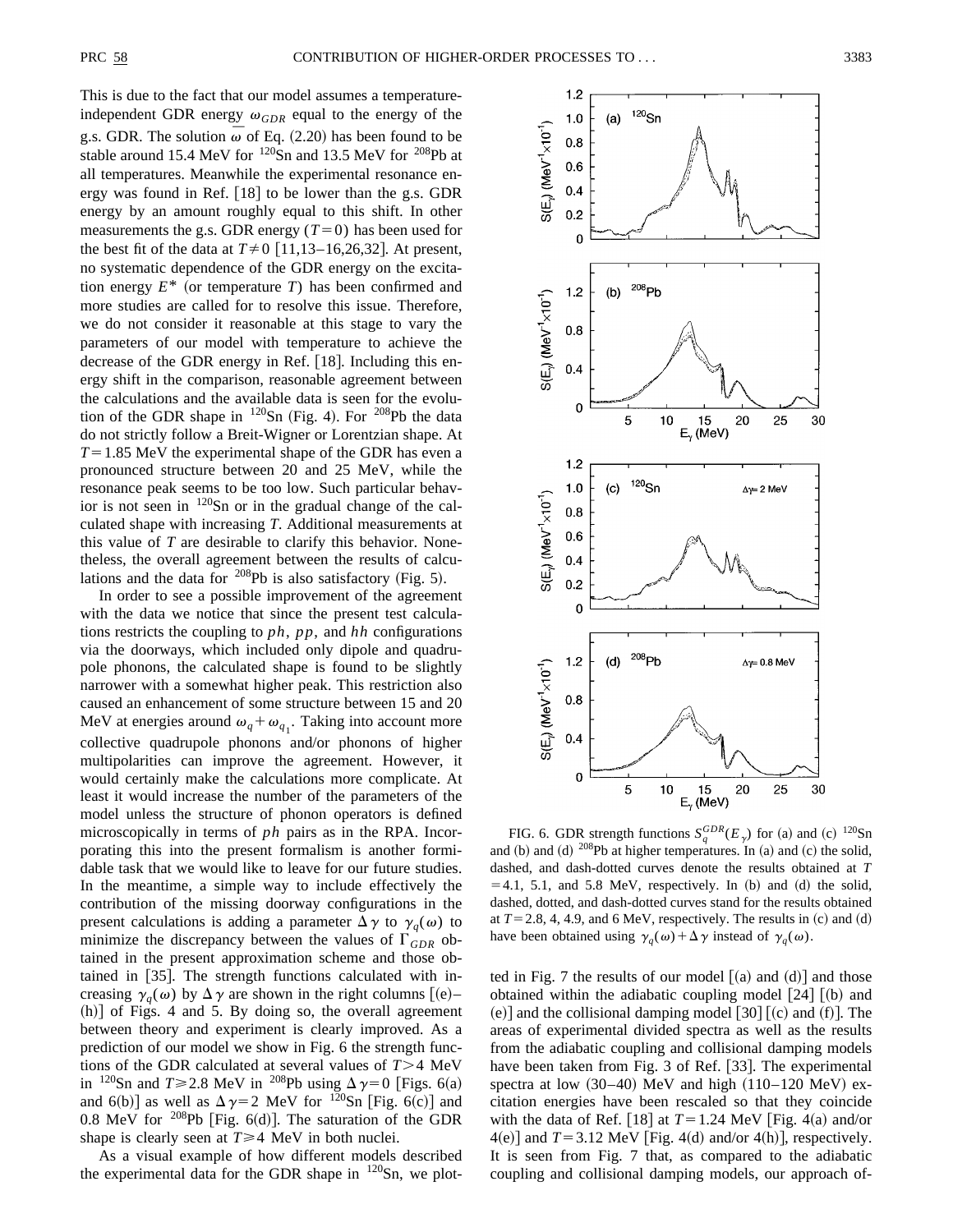

FIG. 7. GDR shapes in <sup>120</sup>Sn at (a)–(c) low 30–40 MeV and (d)–(f) high 110–120 MeV excitation energy within different models. In each panel the vertical bars denote the area of experimentally divided spectra. The results of the present work are plotted in  $(a)$  and  $(d)$ , where the solid curves show the shapes calculated without the additional parameter  $\Delta \gamma$ , while the dash-dotted curves correspond to those obtained using  $\Delta \gamma \neq 0$  (see the text). The results of the adiabatic coupling model using a strength parameter *S*=1 (dash-dotted) and 0.8 (solid) are plotted in (b) and (e). Those obtained within the collisional damping model using an in-medium (dash-dotted) and a free (solid) nucleon-nucleon scattering cross section are shown in  $(c)$  and  $(f)$ .

fers a better description for the observed GDR shape in regions both of low and high excitation energies. In particular, our model gave a rather symmetric shape, which can be well approximated by a Breit-Wigner or Lorentzian curve even at high excitation energies exhausting 100% of the GDR energy-weighted sum rule (EWSR). At  $E^* \sim 110-120$  MeV, which corresponds to  $T \sim 3.12$  MeV [Figs. 4(d) and 4(h)], the results obtained using  $\Delta \gamma = 2$  MeV [Fig. 4(h)] offer better agreement with the experimental areas. The calculated strength function in the adiabatic coupling model does not follow a Lorentzian-like shape at high temperatures. Reducing the EWSR of the GDR by 20% helped the adiabatic coupling model improve the agreement with data at high excitation energies, but worsened it at low excitation energies. A similar situation takes place in the collisional damping model. Here the use of a free-space nucleon-nucleon cross section instead of an in-medium one did improve the agreement with the data at high excitation energies, but made it worse at low excitation energies.

# **D.** Intergated yield of  $\gamma$  rays

The integrated yields  $Y_{\gamma}$  of  $\gamma$  rays in <sup>120</sup>Sn are plotted as a function of excitation energy  $E^*$  in Figs. 8(a) and 8(b). The results have been obtained upon performing the integration in Eq. (2.25) within two intervals 12 MeV  $\leq E_{\gamma} \leq 20$  MeV and 20 MeV  $\leq E_{\gamma} \leq 35$  MeV. They are compared with the data within 12–20 MeV  $[15,32]$  [Fig. 8(a)] and within  $(20-$ 35) MeV  $[15]$  [Fig. 8(b)], respectively. The results reproduce reasonably well the observed saturation of the yield in both regions. A behavior similar to the case of  $120$ Sn has also been obtained in our calculations of the integrated yield of  $\gamma$  rays in <sup>208</sup>Pb. In this case the saturated values around  $8 \times 10^{-3}$ and  $(10-12)\times10^{-4}$  are found in the intervals 10 MeV  $\leq E_{\gamma} \leq 18$  MeV and 18 MeV  $\leq E_{\gamma} \leq 33$  MeV, respectively.

The saturation of the yield at  $E^* \ge 300$  MeV can be interpreted here as a natural consequence of the saturation of the GDR shape and its width at  $T>4$  MeV, not as a result of an exceedingly large value of the width as has been proposed previously in Refs.  $[28-30,32]$ . It is worth noticing that the value of the integrated yield in the region above the GDR (within  $20-35$  MeV) is more sensitive to the change of the integration limits than within the GDR region  $(12–20 \text{ MeV})$ . The reason is that the integration in Eq.  $(2.25)$  involved larger energies in the region above the GDR and also that the distribution of the GDR is rather flat in the tail above 20 MeV. This may explain why sometimes the interplay between a cutoff of strength above  $E^* \sim 250$  MeV and a bremsstrahlung subtraction in the experiments could describe suc-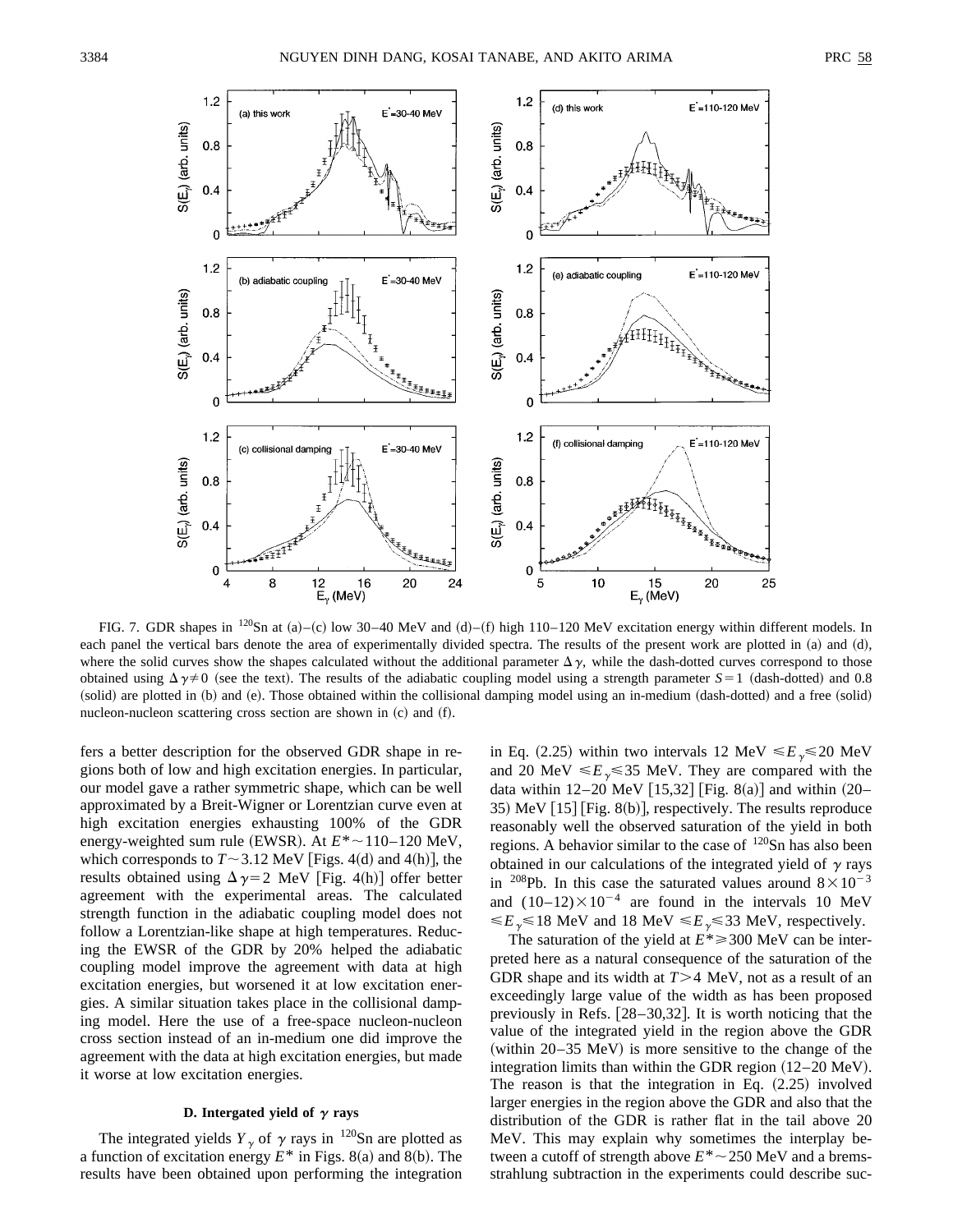

FIG. 8. Integrated yields  $Y_{\gamma}$  of the  $\gamma$  rays as a function of excitation energy  $E^*$  in  $^{120}$ Sn. Squares and diamonds denote the data from Refs.  $[15]$  and  $[32]$ , respectively. In (a) and (b) the solid curves denote the results of calculations in the present approach. In (c) and (d) the results of the calculations using a Breit-Wigner strength function of an  $\omega$ -independent width centered at  $\omega_{GDR}$  from different models are shown. Here the solid curve denotes the results obtained using the width  $\Gamma_{GDR}$ , the dotted curve results obtained using the width from Ref. [31], and the dash-dotted and dashed curves results obtained using the parametrizations of the Catania model in Refs. [28] and [29], respectively.

cessfully the observed  $\gamma$  spectra.

We would like to emphasize that the microscopic structure of the strength function  $S_q^{GDR}(\omega)$  with an  $\omega$  depedence of the damping  $\gamma_q^{GDR}(\omega)$  is decisively important for an adequate description for both the shape and the integrated yield. As shown in Figs.  $8(c)$  and  $8(d)$ , a Breit-Wigner distribution with a width equal to  $\Gamma_{GDR}$  independently of  $\omega$  and centered at  $\omega_{GDR}$  can describe the integrated yield only

within the GDR region [Fig.  $8(c)$ ] but strongly overestimates it in the region above 20 MeV [Fig. 8 $(d)$ ]. Using the FWHM from Ref. [31] leads to a similar behavior as shown by the dotted curves in Figs.  $8(c)$  and  $8(d)$ . Meanwhile, both the parametrizations for the continuously increasing width proposed in the collisional damping model  $[28,29]$  cannot account for the data of the yields in the GDR region as well as in the region above it as shown by the dashed and dashdotted curves.

As has been mentioned in the Introduction, the multistep CASCADE calculations using a continuously increasing width of the GDR with *T* yielded a saturation of the  $\gamma$  multiplicity in the GDR region between 12 and 20 MeV in tin isotopes, but at the expense of a strong increase of the yield above 20 MeV. In our opinion, if the observed FWHM and shape of the GDR are averaged quantities, the continuously increasing values of the width used in the CASCADE calculations of Ref. [32] may have to undergo a further appropriate averaging procedure.

### **IV. CONCLUSIONS**

In this paper we have developed further the approach in [35] to a systematic theoretical study of the width of the GDR, its shape and the integrated yield of  $\gamma$  rays as a function of temperature in hot nuclei. Making use of the doubletime Green's function methods, we have derived a complete set of approximated equations for Green's functions, which allow one to calculate explicitly the width of the GDR due to coupling to all the forward-going processes up to twophonon ones in the second order of the interaction strength. The formalism has been applied to a model case, in which the GDR phonon is coupled to *ph*, *pp*, and *hh* through a hierarchy of higher-order graphs. The results of numerical calculations in  $120$ Sn and  $208$ Pb for temperatures increasing up to  $T=6$  MeV have confirmed the prediction previously made within the simpler approximation of this formalism in [35]. The conclusions of the present paper can be summarized as follows.

(i) The total width  $\Gamma_{GDR}$  of the hot GDR arises mainly from the coupling of the GDR vibration to all *ph*, *pp*, and *hh* configurations. It increases sharply as temperature increases up to  $T \sim 3$  MeV. At higher temperatures the width increase is slowed down to reach a saturated value of around 12–14 MeV in  $120Sn$  and around 10.5–11 MeV in  $208Pb$  at  $T \sim$ 4–6 MeV. The width increase and saturation are due to coupling to *pp* and *hh* configurations at  $T \neq 0$ .

(ii) The quantal width  $\Gamma_Q$  of the GDR due to coupling of GDR vibration to only *ph* configurations decreases as the temperature increases. Neglecting the two-phonon processes in the expansion to higher-order propagators results in a quantal width, which is almost independent of temperature.

(ii) The present approach describes reasonably well the experimentally extracted shape of the GDR in the recent inelastic  $\alpha$ -scattering experiments [18] including even some details of its fine structure. As a consequence, the observed saturation of the yield of  $\gamma$  rays in both the GDR region and the region above it is reproduced. The fact that the present calculations show a well-defined GDR shape up to  $T \sim 6$ MeV indicates the existence of the hot GDR at rather high temperatures. Hence our model has demonstrated that the hot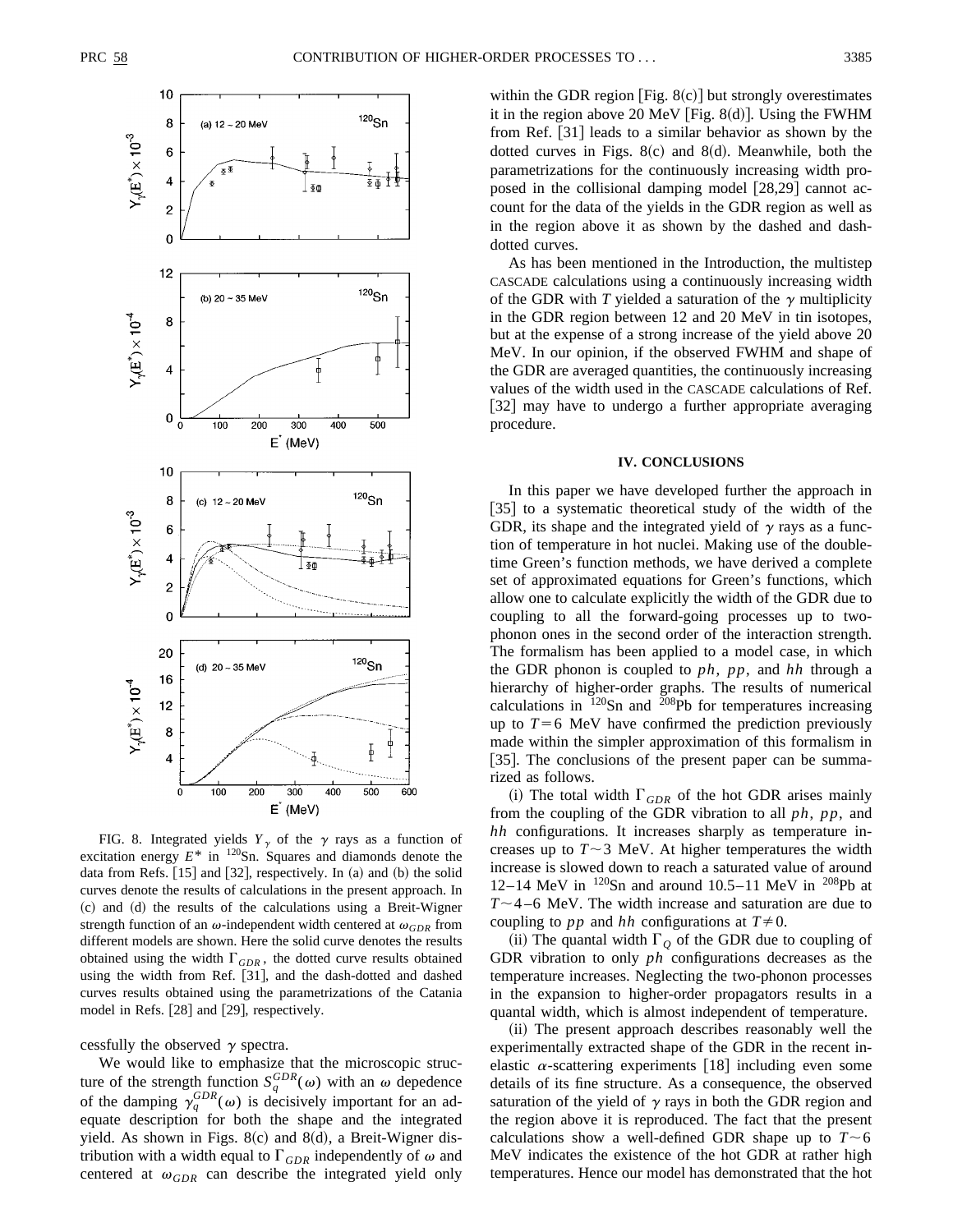GDR persists as long as a nucleus exists, i.e., at least up to  $T \sim 6$  MeV, in agreement with its real observation in  $120$ Sn at rather high excitation energies with a width of around 12 MeV  $[13-16]$ .

Despite of the simplicity of the model under consideration it is unlikely that the main features of the results obtained within this test will be altered significantly by more sophisticated microscopic calculations except that the structure between 17 and 20 MeV will be smeared out by many complex overlaping configurations. The reason is that the hot GDR occurs in the stochastic region of high level densities and high excitation energies  $[44]$ . Even though the single-particle and collective motions, which display the regularity of the mean-field dynamics, persist in this stochastic region, all the wave functions are completely mixed to ''look the same'' so that only exact integrals of motion are kept intact  $[47]$ . As has been demonstrated in Ref.  $[44]$ , equilibrium statistical averaging in this region discards all possible phase relationships between different components of wave functions so that one deals entirely with probabilities (diagonal elements of the density matrix in the energy representation or the occupation numbers considered in the present paper). Therefore, one may not need recourse to the whole set of similar individual microscopic states to obtain statistically reliable information. Surely this does not play down the more refined microscopic studies in this direction since the actual complexity of the wave functions can reveal the detail relationship between the eigenstates of the model Hamiltonian and the representation basis and therefore can shed more light on the physics of the problem. Other ingredients such as the temperature dependence of the single-particle energies, the contribution of the evaporation width at high temperatures  $[25]$ , and the effects of high values of the angular momentum  $[26]$  have been also left out in the present study. While there have been some indications that these effects may not be crucial within the temperature region under consideration and/or in nuclei with mass number  $A \ge 120$  [26,33,48], they certainly deserve thorough studies in the future.

#### **ACKNOWLEDGMENTS**

Numerical calculations were carried out by a 64-bit Alpha AXP workstation running Digital UNIX  $(OSF/1)$  at the Computer Science Laboratory of RIKEN. N.D.D. acknowledges the financial support of the Japanese Society for the Promotion of Science.

- [1] K. Snover, Annu. Rev. Nucl. Part. Sci. 36, 545 (1986); J.J. Gaardøhje, *ibid.* **42**, 483 (1992).
- [2] J.L. Egido, and P. Ring, J. Phys. G **19**, 1 (1993).
- @3# V.G. Soloviev, *Theory of Atomic Nuclei—Quasiparticles and Phonons* (Energoatomizdat, Moscow, 1989).
- [4] G.F. Bertsch, P.F. Bortignon, and R.A. Broglia, Rev. Mod. Phys. 55, 287 (1983).
- $[5]$  S. Drozdz *et al.*, Phys. Rep. **197**, 1 (1990).
- @6# K. Takayanagi, K. Shimizu, and A. Arima, Nucl. Phys. **A447**, 205 (1988); **481**, 313 (1988).
- [7] H. Sagawa, and G.F. Bertsch, Phys. Lett. **146B**, 138 (1984).
- [8] N. Dinh Dang, J. Phys. G 11, L125 (1985).
- [9] P.F. Bortignon et al., Nucl. Phys. **A460**, 149 (1986).
- $[10]$  N. Dinh Dang, Nucl. Phys.  $A504$ , 143 (1989).
- [11] J.J. Gaardhøje et al., Phys. Rev. Lett. **53**, 148 (1984); **56**, 1783  $(1986);$  **59**, 1409  $(1987).$
- [12] D.R. Chakrabarty et al., Phys. Rev. C 36, 1886 (1987).
- [13] A. Bracco et al., Phys. Rev. Lett. **62**, 2080 (1989); **74**, 3748  $(1995).$
- [14] J.H. Le Faou *et al.*, Phys. Rev. Lett. **72**, 3321 (1994).
- [15] P. Piattelli et al., Nucl. Phys. **A599**, 63c (1996); T. Suomijärvi *et al.*, Phys. Rev. C 53, 2258 (1996).
- [16] D. Perroutsakou *et al.*, Nucl. Phys. **A600**, 131 (1996).
- [17] E. Ramakrishnan *et al.*, Phys. Rev. Lett. **76**, 2025 (1996).
- [18] T. Baumann *et al.*, Nucl. Phys. **A635**, 428 (1998).
- [19] G. Enders *et al.*, Phys. Rev. Lett. **69**, 249 (1992).
- [20] H.J. Hofmann et al., Nucl. Phys. **A571**, 301 (1994).
- [21] M. Gallardo et al., Nucl. Phys. **A443**, 415 (1985).
- $[22]$  N. Dinh Dang, J. Phys. G **16**, 623 (1990).
- @23# Y. Alhassid, B. Bush, and S. Levit, Phys. Rev. Lett. **61**, 1926 ~1988!; Y. Alhassid and B. Bush, Nucl. Phys. **A509**, 461 (1990); **A531**, 1 (1991); **A531**, 39 (1991); B. Bush and Y. Alhassid, Nucl. Phys. **A531**, 27 (1991).
- [24] W.E. Ormand, P.F. Bortignon, and R.A. Broglia, Phys. Rev. Lett. 77, 607 (1996); W.E. Ormand et al., Nucl. Phys. A614, 217 (1997).
- $[25]$  Ph. Chomaz, Phys. Lett. B  $347$ , 1  $(1995)$ .
- [26] M. Matiuzzi *et al.*, Nucl. Phys. **A612**, 262 (1997).
- [27] K. Sugawara-Tanabe and K. Tanabe, Prog. Theor. Phys. **76**, 1272 (1986).
- @28# P. Chomaz, M. Di Toro, and A. Smerzi, Nucl. Phys. **A563**, 509  $(1993).$
- [29] A. Bonasera, M. Di Toro, A. Smerzi, and D.M. Brink, Nucl. Phys. A569, 215c (1994).
- [30] V. Baran et al., Nucl. Phys. A599, 29c (1996).
- [31] R.A. Broglia, B.F. Bortignon, and A. Bracco, Prog. Part. Nucl. Phys. 28, 517 (1992).
- [32] K. Yoshida et al., Phys. Lett. B **245**, 7 (1990); J. Kasagi et al., Nucl. Phys. **A538**, 585c (1992); J. Kasagi and K. Yoshida, *ibid.* **A557**, 221c (1993).
- [33] G. Gervais, M. Thoennessen, and W.E. Ormand, Phys. Rev. C 58, R1377 (1998).
- [34] N. Dinh Dang and A. Arima, Phys. Rev. Lett. **80**, 4145  $(1998).$
- [35] N. Dinh Dang and A. Arima, Nucl. Phys. **A636**, 443 (1998).
- [36] N. Dinh Dang and F. Sakata, Phys. Rev. C 57, 3032 (1998).
- [37] N. Dinh Dang and F. Sakata, Phys. Rev. C **55**, 2872 (1997).
- [38] N. Dinh Dang, Phys. Rep. 264, 123 (1996); in *Second European Biennal Conference on Nuclear Physics*, Mege`ve, 1993, edited by D. Guinet (World Scientific, Singapore, 1995), p. 155; N. Dinh Dang and M. Baldo, in *Perspectives of Nuclear Physics in the Late Nineties*, Hanoi, 1994, edited by N. Dinh Dang et al. (World Scientific, Singapore, 1995), p. 212.
- [39] P. Donati et al., Phys. Lett. B 383, 15 (1996).
- @40# N.N. Bogolyubov and S. Tyablikov, Sov. Phys. Dokl. **4**, 6  $(1959).$